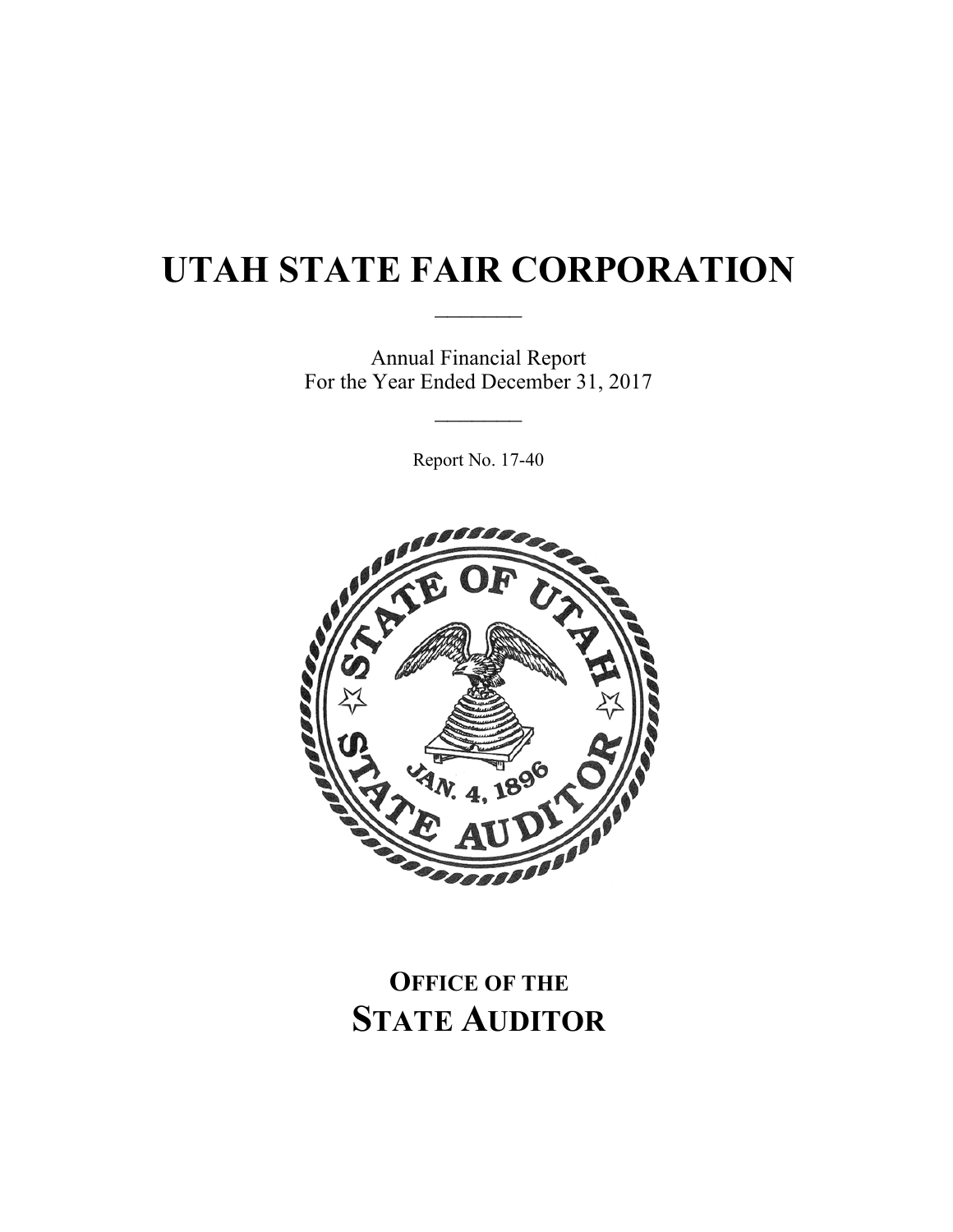$\frac{1}{2}$ 

Annual Financial Report For the Year Ended December 31, 2017

 $\mathcal{L}_\text{max}$ 

Report No. 17-40

AUDIT LEADERSHIP:

John Dougall, State Auditor Bertha Lui, CPA, Senior Audit Manager Nate Grondel, Audit Senior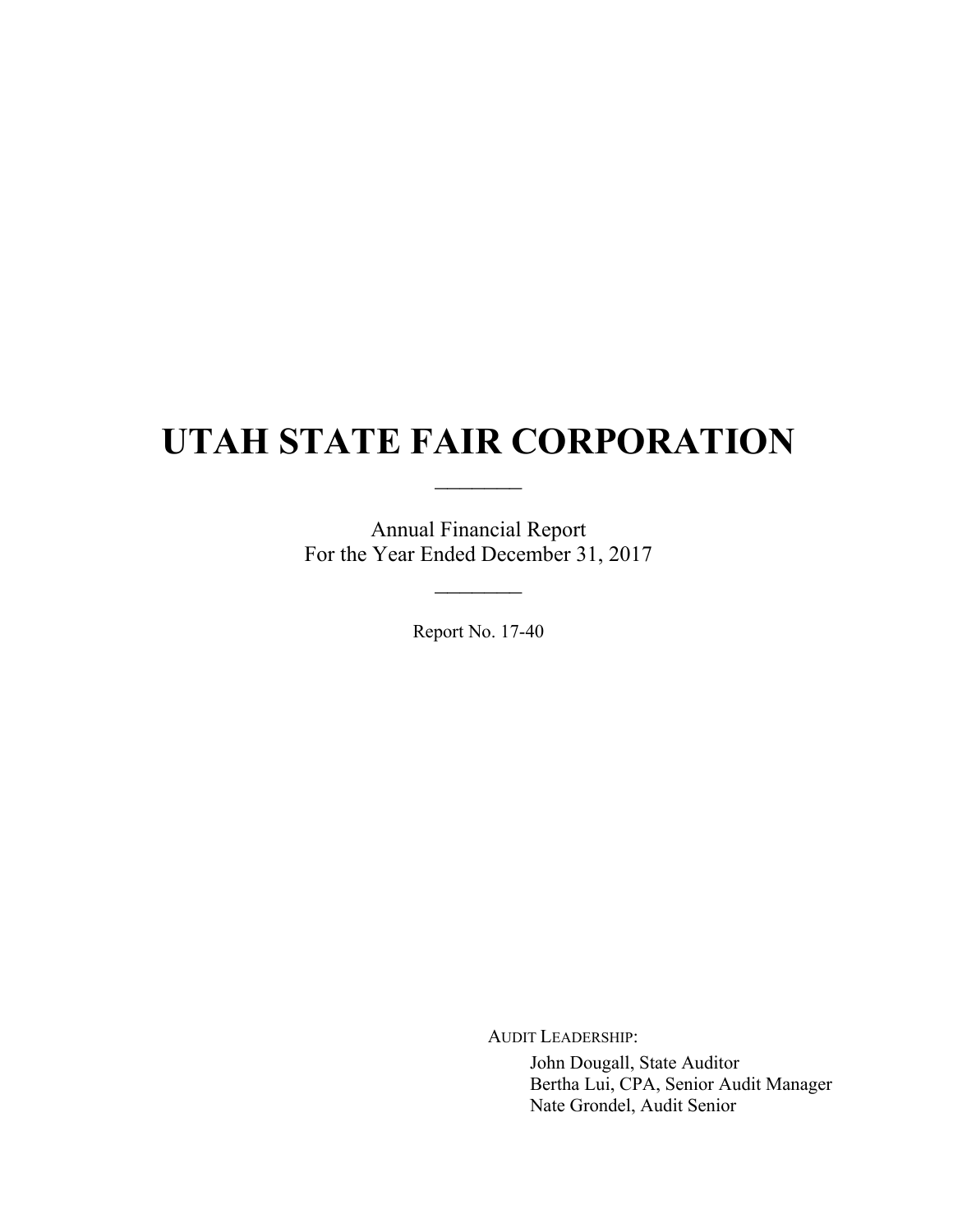## ANNUAL FINANCIAL REPORT FOR THE YEAR ENDED DECEMBER 31, 2017

## **TABLE OF CONTENTS**

|                                                              | <u>Page</u> |
|--------------------------------------------------------------|-------------|
| <b>INDEPENDENT STATE AUDITOR'S REPORT</b>                    | 1           |
| <b>MANAGEMENT'S DISCUSSION AND ANALYSIS</b>                  | 3           |
| <b>BASIC FINANCIAL STATEMENTS:</b>                           |             |
| <b>Statement of Net Position</b>                             | 8           |
| Statement of Revenues, Expenses, and Changes in Net Position | 9           |
| <b>Statement of Cash Flows</b>                               | 10          |
| Notes to the Financial Statements                            | 11          |
| REQUIRED SUPPLEMENTARY INFORMATION:                          |             |
| Schedule of Proportionate Share of Net Pension Liabilities   | 25          |
| Schedule of Defined Benefit Pension Contributions            | 26          |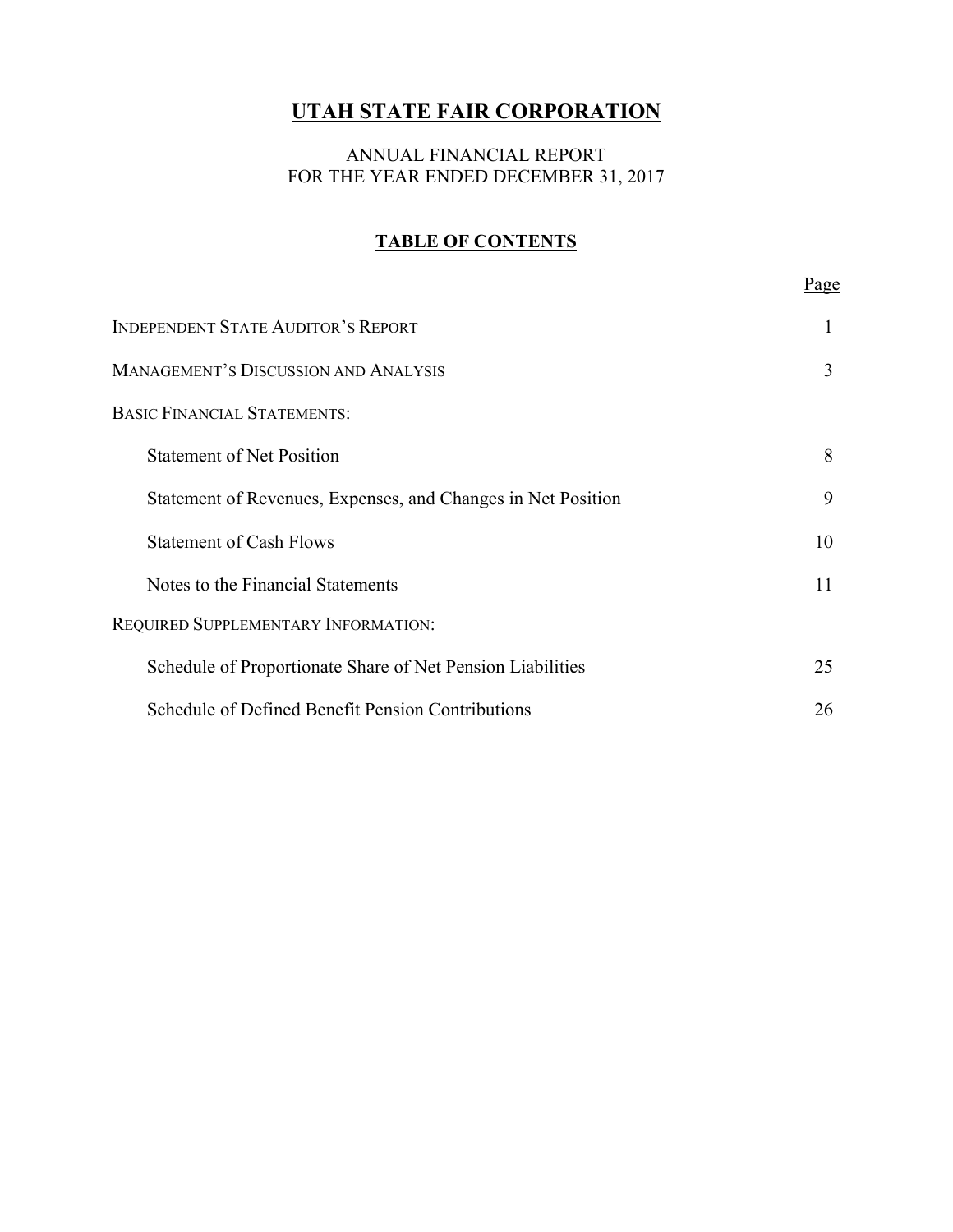

**OFFICE OF THE STATE AUDITOR**

## **INDEPENDENT STATE AUDITOR'S REPORT**

To the Board of Directors and Larry Mullenax, Executive Director Utah State Fair Corporation

## **Report on the Financial Statements**

We have audited the accompanying financial statements of the Utah State Fair Corporation (the Corporation), a component unit of the State of Utah, as of and for the year ended December 31, 2017, and the related notes to the financial statements, which collectively comprise the Corporation's basic financial statements as listed in the table of contents.

## *Management's Responsibility for the Financial Statements*

Management is responsible for the preparation and fair presentation of these financial statements in accordance with accounting principles generally accepted in the United States of America; this includes the design, implementation, and maintenance of internal control relevant to the preparation and fair presentation of financial statements that are free from material misstatement, whether due to fraud or error.

## *Auditor's Responsibility*

Our responsibility is to express an opinion on these financial statements based on our audit. We conducted our audit in accordance with auditing standards generally accepted in the United States of America and the standards applicable to financial audits contained in *Government Auditing Standards,* issued by the Comptroller General of the United States. Those standards require that we plan and perform the audit to obtain reasonable assurance about whether the financial statements are free from material misstatement.

An audit involves performing procedures to obtain audit evidence about the amounts and disclosures in the financial statements. The procedures selected depend on the auditor's judgment, including the assessment of the risks of material misstatement of the financial statements, whether due to fraud or error. In making those risk assessments, the auditor considers internal control relevant to the entity's preparation and fair presentation of the financial statements in order to design audit procedures that are appropriate in the circumstances, but not for the purpose of expressing an opinion on the effectiveness of the entity's internal control. Accordingly, we express no such opinion. An audit also includes evaluating the appropriateness of accounting policies used and the reasonableness of significant accounting estimates made by management, as well as evaluating the overall presentation of the financial statements.

We believe that the audit evidence we have obtained is sufficient and appropriate to provide a basis for our audit opinion.

Utah State Capitol Complex, East Office Building, Suite E310 • Salt Lake City, Utah 84114-2310 • Tel: (801) 538-1025 • auditor.utah.gov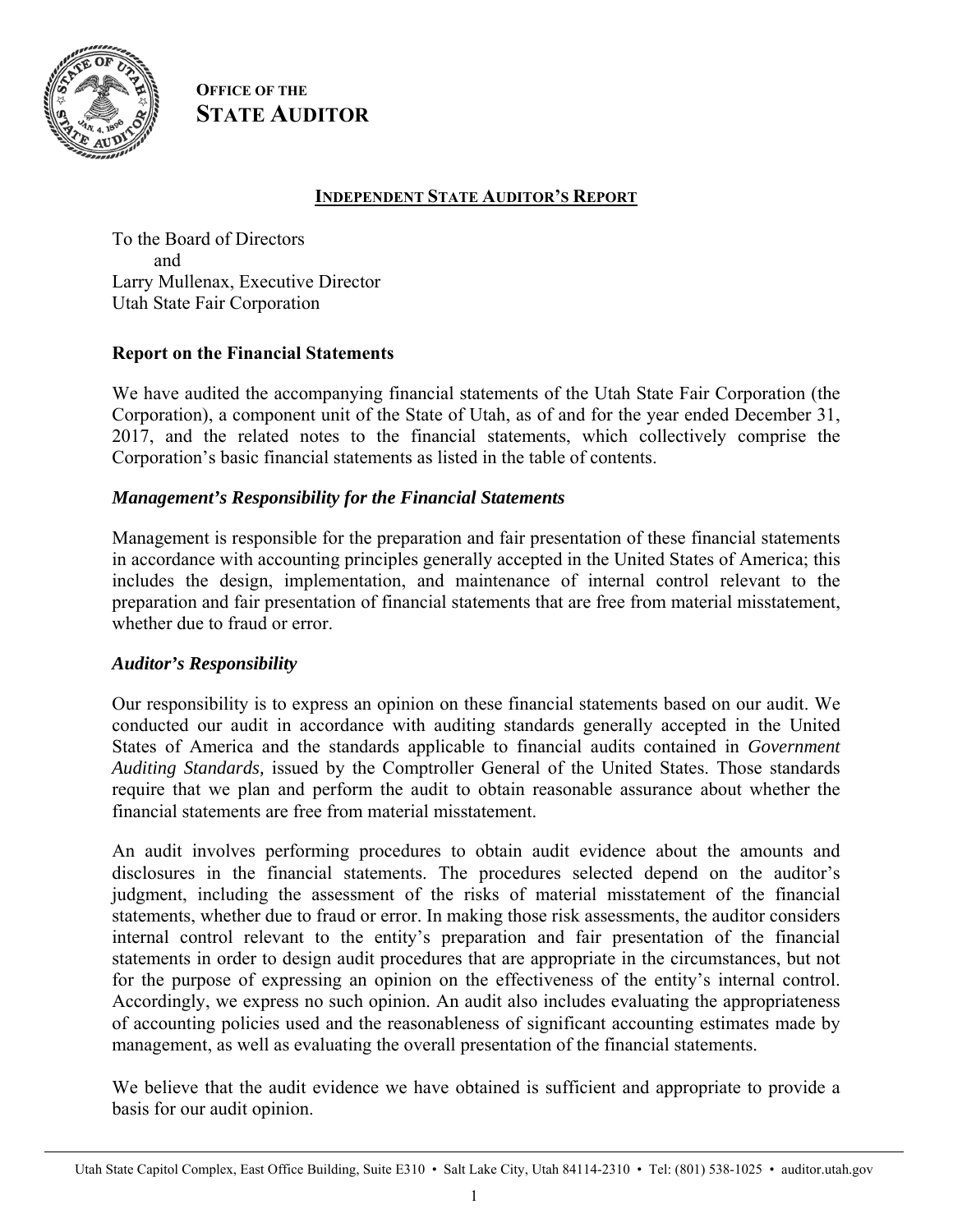#### *Opinion*

In our opinion, the financial statements referred to above present fairly, in all material respects, the financial position of the Utah State Fair Corporation as of December 31, 2017, and the changes in financial position and cash flows thereof for the year then ended in accordance with accounting principles generally accepted in the United States of America.

#### *Other Matters*

#### *Required Supplementary Information*

Accounting principles generally accepted in the United States of America require that management's discussion and analysis on pages 3 through 7 and the schedules of proportionate share of net pension liabilities and defined benefit pension contributions on pages 25 and 26 be presented to supplement the basic financial statements. Such information, although not a part of the basic financial statements, is required by the Governmental Accounting Standards Board who considers it to be an essential part of financial reporting for placing the basic financial statements in an appropriate operational, economic, or historical context. We have applied certain limited procedures to the required supplementary information in accordance with auditing standards generally accepted in the United States of America, which consisted of inquiries of management about the methods of preparing the information and comparing the information for consistency with management's responses to our inquiries, the basic financial statements, and other knowledge we obtained during our audit of the basic financial statements. We do not express an opinion or provide any assurance on the information because the limited procedures do not provide us with sufficient evidence to express an opinion or provide any assurance.

## **Other Reporting Required by** *Government Auditing Standards*

In accordance with *Government Auditing Standards*, we have also issued our report dated April 19, 2018 on our consideration of the Corporation's internal control over financial reporting and on our tests of its compliance with certain provisions of laws, regulations, contracts, and grant agreements and other matters. The purpose of that report is to describe the scope of our testing of internal control over financial reporting and compliance and the results of that testing, and not to provide an opinion on internal control over financial reporting or on compliance. That report is an integral part of an audit performed in accordance with *Government Auditing Standards* in considering the Corporation's internal control over financial reporting and compliance.

Office of the State auditor

Office of the State Auditor April 19, 2018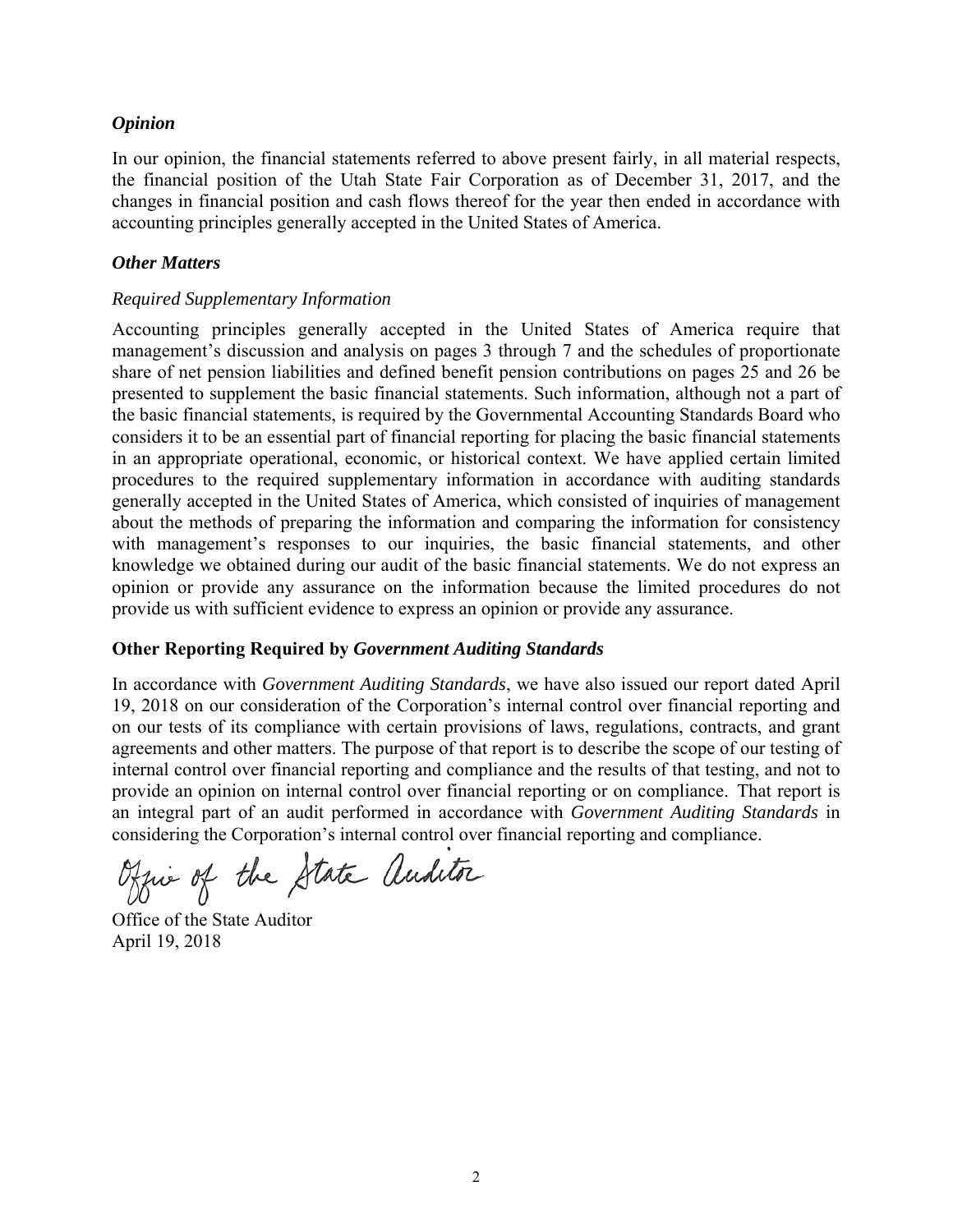## MANAGEMENT'S DISCUSSION AND ANALYSIS FOR THE YEAR ENDED DECEMBER 31, 2017

As management of the Utah State Fair Corporation (Corporation), we offer the readers of the following basic financial statements this narrative overview and analysis of the financial activities of the Corporation for the year ended December 31, 2017.

This discussion and analysis is intended to serve as an introduction to the Corporation's basic financial statements. The Corporation's basic financial statements consist of Financial Statements and the Notes to the Financial Statements.

*Financial Statements* are designed to provide the readers with a broad overview of the Corporation's finances in a basis comparable to a private-sector business.

- The *Statement of Net Position* presents the information on all of the Corporation's assets, deferred outflows of resources, liabilities, and deferred inflows of resources, with the difference reported as *net position*. Over time, increases or decreases in the net position may serve as an indicator of whether the financial position of the Corporation is improving or deteriorating. However, other nonfinancial factors should also be considered.
- The *Statement of Revenues, Expenses, and Changes in Net Position* presents information on the revenues and expenses of conducting operations. The statement also presents information on the net position of the Corporation as affected by the operations during the year.
- The *Statement of Cash Flows* presents information about the cash flows of the Corporation during the year. The statement reconciles the operating income or loss to the net cash provided or used by operating activities.

*The Notes to the Financial Statements* are designed to provide detailed information about specific policies, accounts, and transactions to the reader for a better understanding of how the Corporation functioned during the year.

## **FINANCIAL ANALYSIS**

As noted earlier, the net position may serve over time as a useful indicator of the Corporation's financial position. The Corporation's assets exceeded its liabilities by \$985,322 as of December 31, 2017.

During the 2016 Legislative General Session, the Legislature passed Senate Bill 173. This bill gives the Corporation the exclusive rights to manage the land and buildings of the Fairpark without an actual lease. The land and buildings are still owned by the State. Therefore, those assets do not appear on the Corporation's Statement of Net Position. Capital improvements made by the Corporation to the grounds and buildings are recorded as leasehold improvements. Most of the current assets of the Corporation are held in cash or cash equivalents to provide for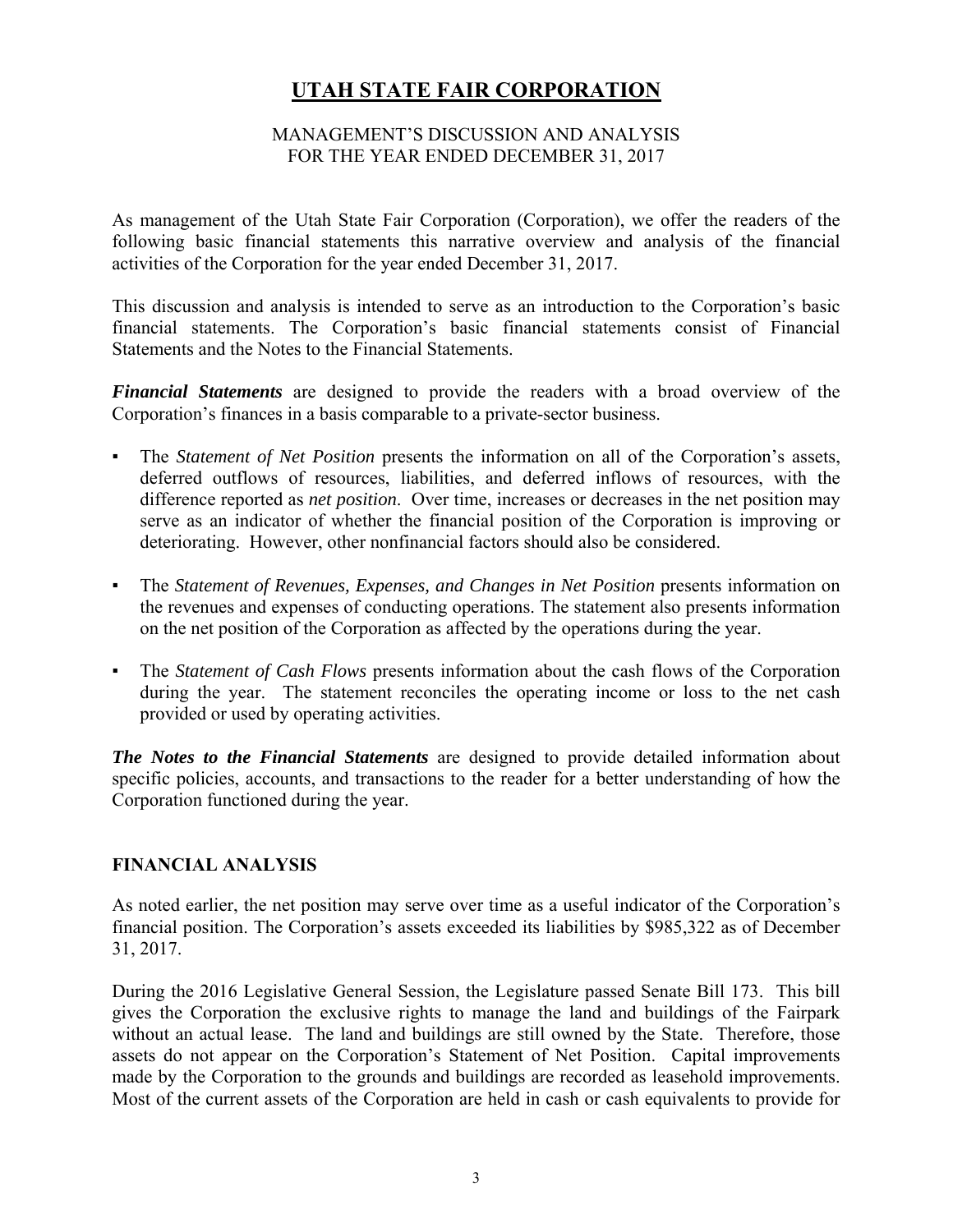#### MANAGEMENT'S DISCUSSION AND ANALYSIS FOR THE YEAR ENDED DECEMBER 31, 2017

the current operating expenses of conducting the annual Utah State Fair and rental operations during non-fair times.

#### **CONDENSED STATEMENT OF NET POSITION**

|                                       | 12/31/2017      | 12/31/2016    |
|---------------------------------------|-----------------|---------------|
| <b>ASSETS</b>                         |                 |               |
| Current and other assets              | \$<br>1,355,554 | \$<br>808,957 |
| Capital assets                        | 379,242         | 202,657       |
| Total assets                          | 1,734,796       | 1,011,614     |
| <b>DEFERRED OUTFLOWS OF RESOURCES</b> | 301,060         | 248,406       |
| <b>LIABILITIES</b>                    |                 |               |
| Current liabilities                   | 228,429         | 234,080       |
| Noncurrent liabilities                | 524,700         | 461,863       |
| Total liabilities                     | 753,129         | 695,943       |
| <b>DEFERRED INFLOWS OF RESOURCES</b>  | 70,608          | 55,221        |
| <b>NET POSITION</b>                   |                 |               |
| Net investment in capital assets      | 379,242         | 202,657       |
| Restricted                            | 14,533          | 16,013        |
| Unrestricted                          | 818,344         | 290,186       |
| Total net position                    | 1,212,119       | 508,856       |

Total assets increased by \$723,182 during the year ended December 31, 2017. Capital asset book values increased by \$176,585 due to equipment purchased for the new arena less the depreciation on the other assets in 2017. Cash also increased by \$529,669, due to improved operations of the annual state fair and new events at the Fairpark as well as an additional appropriation of \$500,000 from the state to help offset some of the costs of the new arena, and will be used to carry the Corporation through to the 2018 annual state fair.

Accounts payable decreased \$15,271. Total liabilities increased by \$57,186 during the year ended December 31, 2017.

Approximately 1.2 percent of the net position represents resources that are subject to external restrictions on how they may be used. The unrestricted net position at December 31, 2017 is a surplus of \$818,344.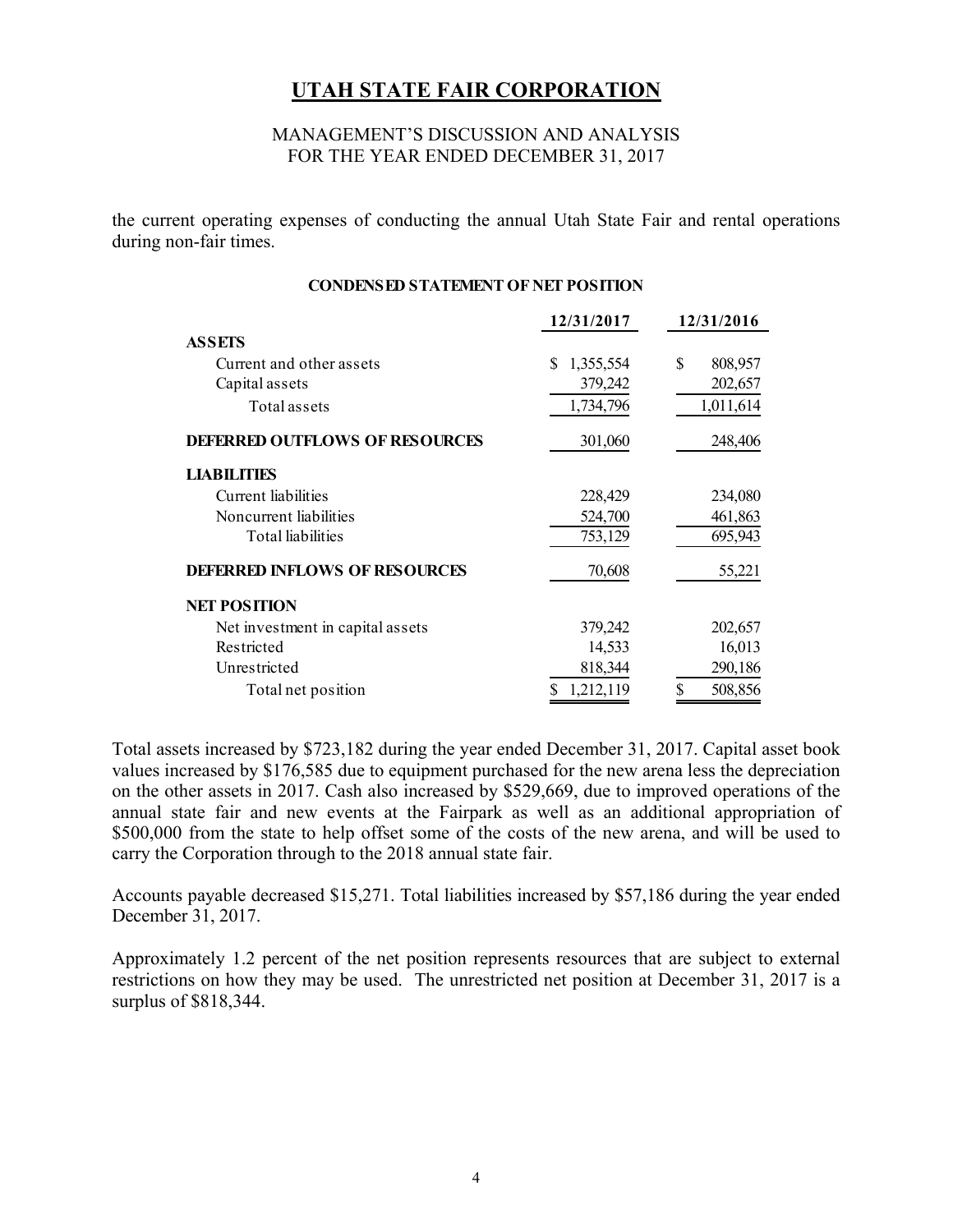#### MANAGEMENT'S DISCUSSION AND ANALYSIS FOR THE YEAR ENDED DECEMBER 31, 2017

|                                            | <b>Year Ended</b> |                 |  |
|--------------------------------------------|-------------------|-----------------|--|
|                                            | 12/31/2017        | 12/31/2016      |  |
| <b>REVENUES</b>                            |                   |                 |  |
| Admissions                                 | \$<br>1,446,501   | \$<br>1,486,325 |  |
| Rentals and fees - state fair              | 1,081,045         | 1,137,258       |  |
| Building rentals - non-fair                | 929,487           | 595,828         |  |
| Parking                                    | 444,270           | 414,906         |  |
| Sponsorships                               | 153,745           | 148,066         |  |
| Leases and concessions – non-fair          | 89,167            | 66,829          |  |
| Other                                      | 46,877            | 66,202          |  |
| State appropriation                        | 1,175,000         | 675,000         |  |
| Total revenues                             | 5,366,092         | 4,590,414       |  |
| <b>EXPENSES</b>                            |                   |                 |  |
| Salaries, wages and benefits               | 1,452,195         | 1,371,343       |  |
| Actuarial determined pension expense       | 141,002           | 104,829         |  |
| Travel                                     | 42,325            | 25,887          |  |
| Advertising                                | 402,339           | 345,410         |  |
| Contractual and technical services         | 607,734           | 692,417         |  |
| Professional entertainment                 | 627,129           | 478,956         |  |
| Exhibit awards and premiums                | 214,924           | 171,155         |  |
| Maintenance and grounds                    | 375,803           | 350,433         |  |
| <b>Utilities</b>                           | 358,273           | 356,671         |  |
| Insurance                                  | 80,441            | 87,030          |  |
| Depreciation                               | 113,149           | 209,190         |  |
| Other operating                            | 158,532           | 174,077         |  |
| Other administrative                       | 88,983            | 27,057          |  |
| Total expenses                             | 4,662,829         | 4,394,455       |  |
| <b>INCREASE/(DECREASE) IN NET POSITION</b> | 703,263           | 195,959         |  |
| <b>TOTAL NET POSITION - BEGINNING</b>      | 508,856           | 312,897         |  |
| <b>TOTAL NET POSITION - ENDING</b>         | \$<br>1,212,119   | \$<br>508,856   |  |

#### **CONDENSED STATEMENT OF REVENUES, EXPENSES, AND CHANGES IN NET POSITION**

Corporation revenues increased by \$775,678 from the previous year as the Corporation hosted more events on Fairpark property and received the additional appropriation. Corporation expenses also increased by \$268,374 compared to 2016. A large portion of the expense increase was the result of a \$148,173 increase in professional entertainment expenses and a \$80,852 increase in payroll related expenses. The Corporation brought in more entertainment acts for the new arena, both for the fair and other events. The increase in payroll expense was mostly attributable to the addition of full and part time staff. There was also a \$84,683 decrease in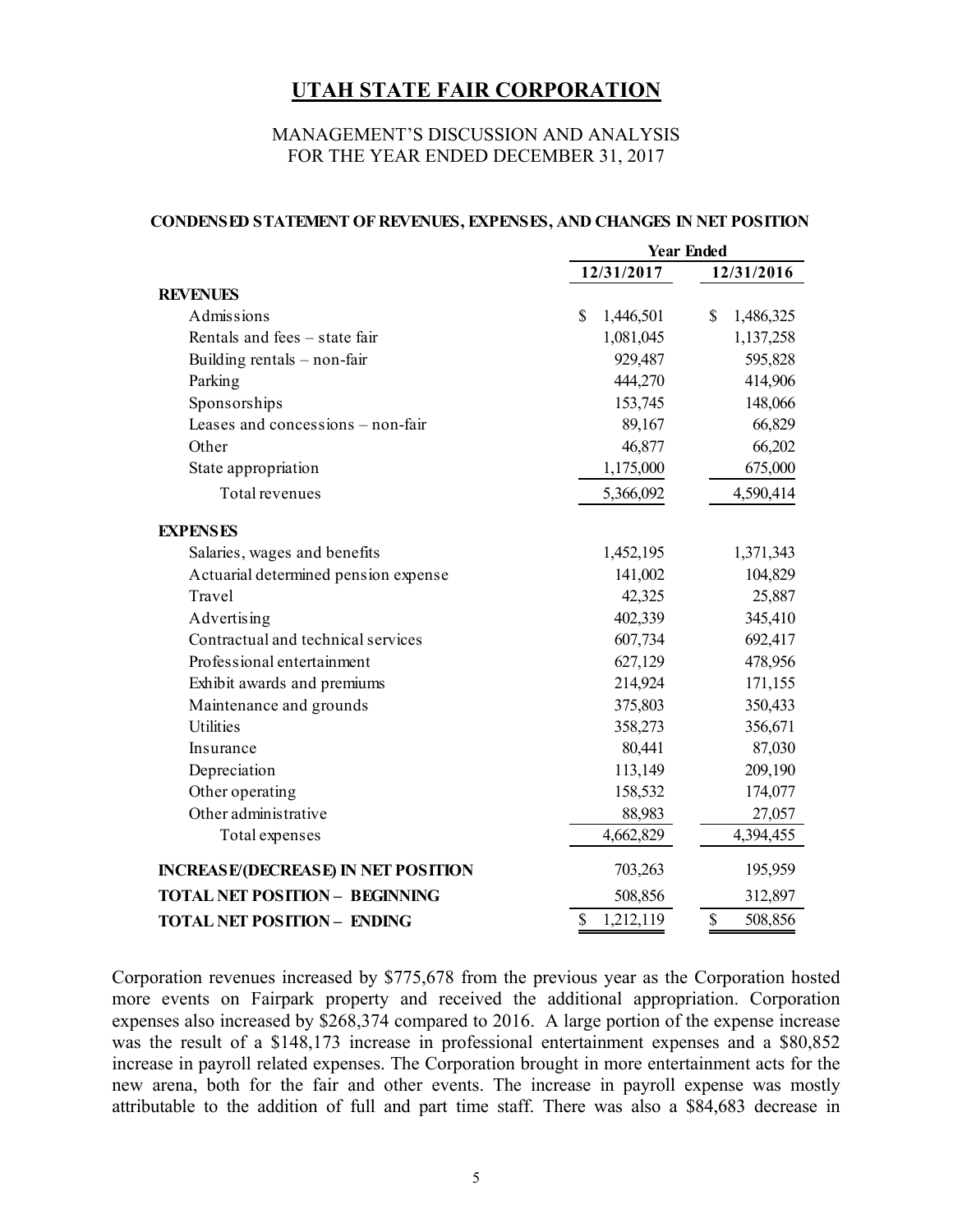## MANAGEMENT'S DISCUSSION AND ANALYSIS FOR THE YEAR ENDED DECEMBER 31, 2017

contractual and technical services and an increase of \$61,926 in other administrative expenses as Fairpark security expenses were recorded in a more accurately described account.

The Corporation is a business-type entity that does have taxing authority. This authority was given as part of S.B. 173. The Corporation depends upon revenues from services provided, sponsorships for the annual state fair, and an appropriation from the Utah State Legislature as its principal sources of revenue. In the year ended December 31, 2017, the Corporation generated 78 percent of its own revenue and the Utah State Legislature provided 22 percent of the revenue. In 2016, the Corporation generated 85 percent of its own revenue and the Utah State Legislature provided 15 percent.

Amounts appropriated by the Legislature for the Corporation vary from year to year. The Corporation received \$1,175,000 in state appropriations in 2017. The additional \$500,000 was appropriated by the state to cover additional costs incurred from the building of the new arena.

Because budget requests are subject to the Governor's budget action and legislative action, the Corporation's annual budget is made with assumptions for the upcoming session. We expect that future appropriations will also be subject to this type of fluctuation.

The Corporation has a line of credit (LOC) at Zions Bank. The amount of the LOC is not to exceed \$500,000. The purpose for the LOC was to assist the Corporation in maintaining seasonal operations until the appropriation for July was received from the State. Due to the strong cash position during 2017, the Corporation did not use the LOC.

## **CAPITAL ASSETS**

The Corporation now has a management agreement with the State of Utah for the use of the Fairpark grounds. The State of Utah owns the land and buildings situated at the Fairpark. The Corporation has made improvements to the buildings, grounds, and equipment at the Fairpark since the inception of a previous lease. The improvements to the buildings and grounds are recorded as leasehold improvements. If the Corporation's management agreement were not renewed, the leasehold improvements would become property of the State of Utah. The board of directors of the Corporation has authorized leasehold improvements to upgrade the facilities and improve the looks of the Fairpark.

As mentioned above, the Corporation does not record state funded infrastructure such as land or buildings. However, capital projects initiated and funded by the Corporation are capitalized and depreciated, as discussed in the footnotes.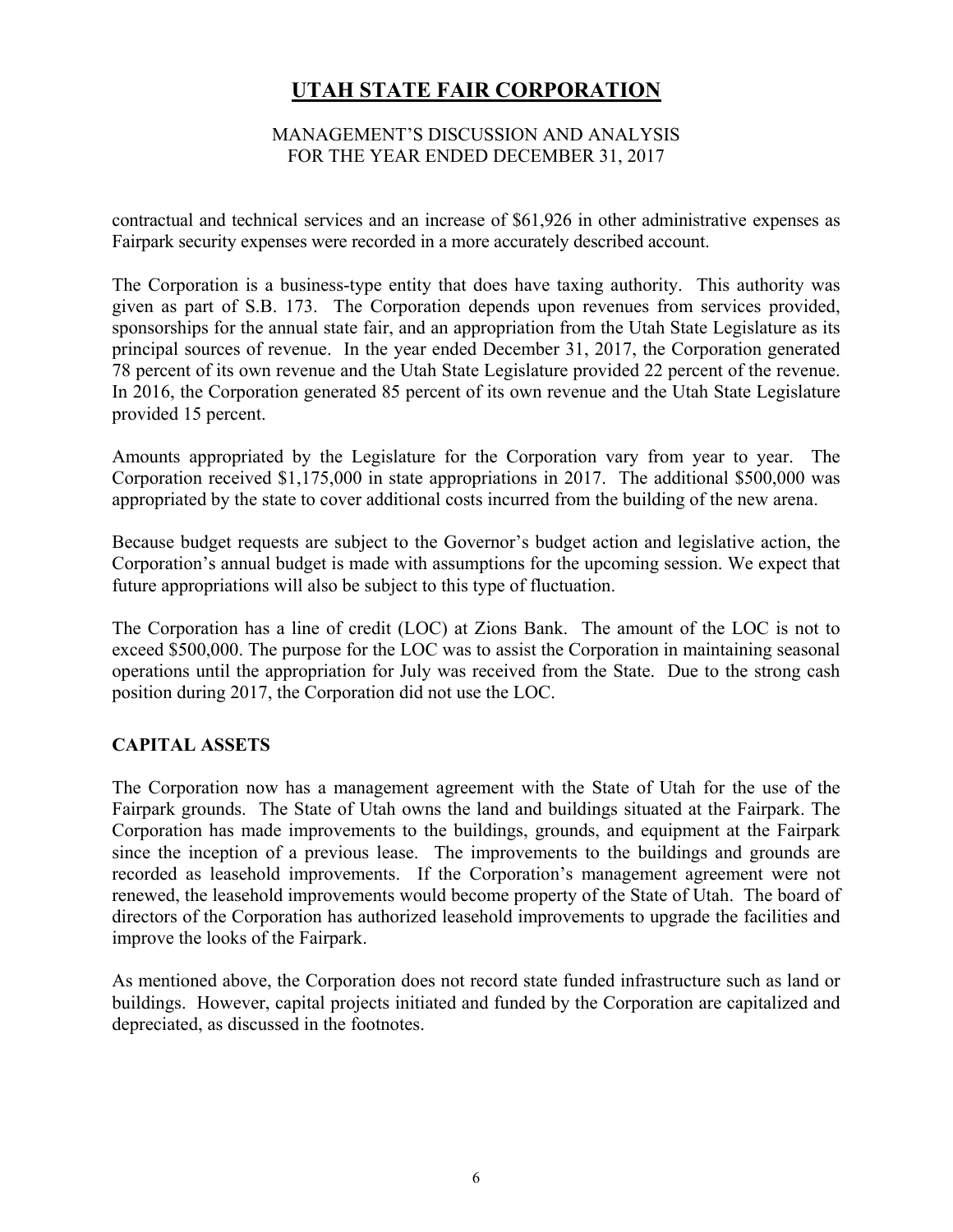MANAGEMENT'S DISCUSSION AND ANALYSIS FOR THE YEAR ENDED DECEMBER 31, 2017

## **REQUESTS FOR INFORMATION**

This financial report is designed to provide a general overview of the Corporation's finances. Questions concerning any of the information provided in this report or requests for additional financial information should be addressed to the Utah State Fair Corporation, 155 North 1000 West, Salt Lake City, Utah 84116.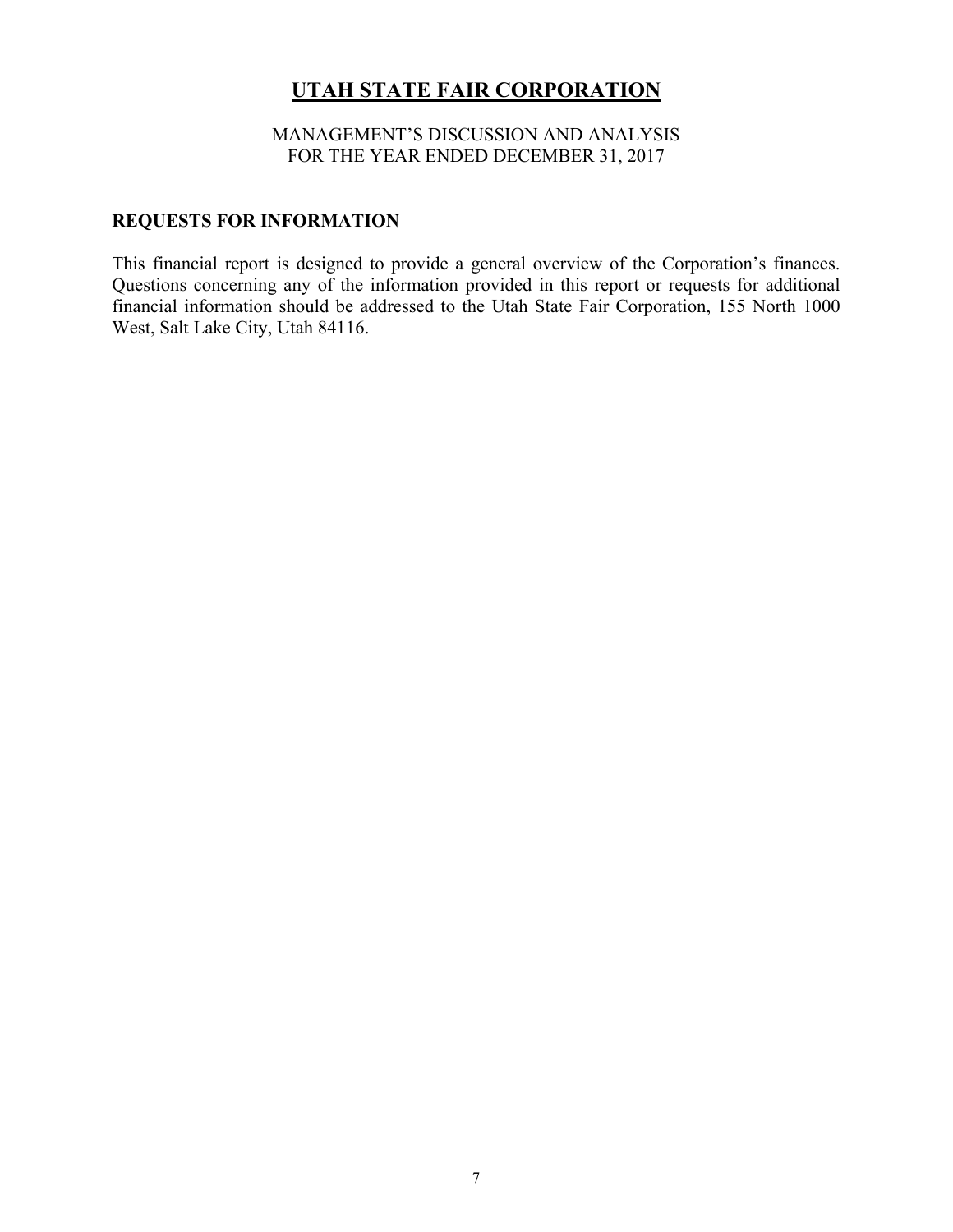## STATEMENT OF NET POSITION DECEMBER 31, 2017

#### **ASSETS**

| Current assets                                               |             |
|--------------------------------------------------------------|-------------|
| Cash and cash equivalents (Notes 2 and 3)                    | \$1,232,106 |
| Accounts receivable, net (Note 2)                            | 28,310      |
| Accounts receivable – State of Utah                          | 1,209       |
| Prepaid expenses                                             | 93,929      |
| Total current assets                                         | 1,355,554   |
| Noncurrent assets                                            |             |
| Capital assets (Note 4)                                      |             |
| Leasehold improvements                                       | 1,552,145   |
| Furniture and fixtures                                       | 180,623     |
| Machinery and equipment                                      | 1,180,836   |
| Vehicles                                                     | 262,895     |
| Less accumulated depreciation                                | (2,797,257) |
| Capital assets, net (Note 4)                                 | 379,242     |
| Total noncurrent assets                                      | 379,242     |
| Total assets                                                 | 1,734,796   |
|                                                              |             |
| <b>DEFERRED OUTFLOWS OF RESOURCES</b>                        |             |
| Deferred outflows of resources relating to pensions (Note 8) | 301,060     |
| Total deferred outflows of resources                         | 301,060     |
| <b>LIABILITIES</b>                                           |             |
| Current liabilities                                          |             |
|                                                              |             |
| Accounts payable<br>Payable to State of Utah                 | 53,525      |
|                                                              | 31,758      |
| Wages payable                                                | 25,591      |
| Vacation payable                                             | 28,638      |
| Sick leave liability                                         | 15,495      |
| Payroll taxes payable                                        | 13,107      |
| Retirement fund payable<br>Unearned revenue                  | 10,960      |
|                                                              | 28,767      |
| Unclaimed property liability<br>Total current liabilities    | 20,588      |
|                                                              | 228,429     |
| Noncurrent liabilities                                       |             |
| Net pension liability (Note 8)                               | 524,700     |
| Total noncurrent liabilities                                 | 524,700     |
| Total liabilities                                            | 753,129     |
| <b>DEFERRED INLFOWS OF RESOURCES</b>                         |             |
| Deferred inflows of resources relating to pensions (Note 8)  | 70,608      |
| Total Deferred Inflows of Resources                          | 70,608      |
|                                                              |             |
| <b>NET POSITION</b>                                          |             |
| Net investment in capital assets                             | 379,242     |
| Restricted - expendable                                      |             |
| Livestock                                                    | 14,533      |
| Unrestricted                                                 | 818,344     |
| Total net position                                           | \$1,212,119 |

*The accompanying notes are an integral part of these financial statements.*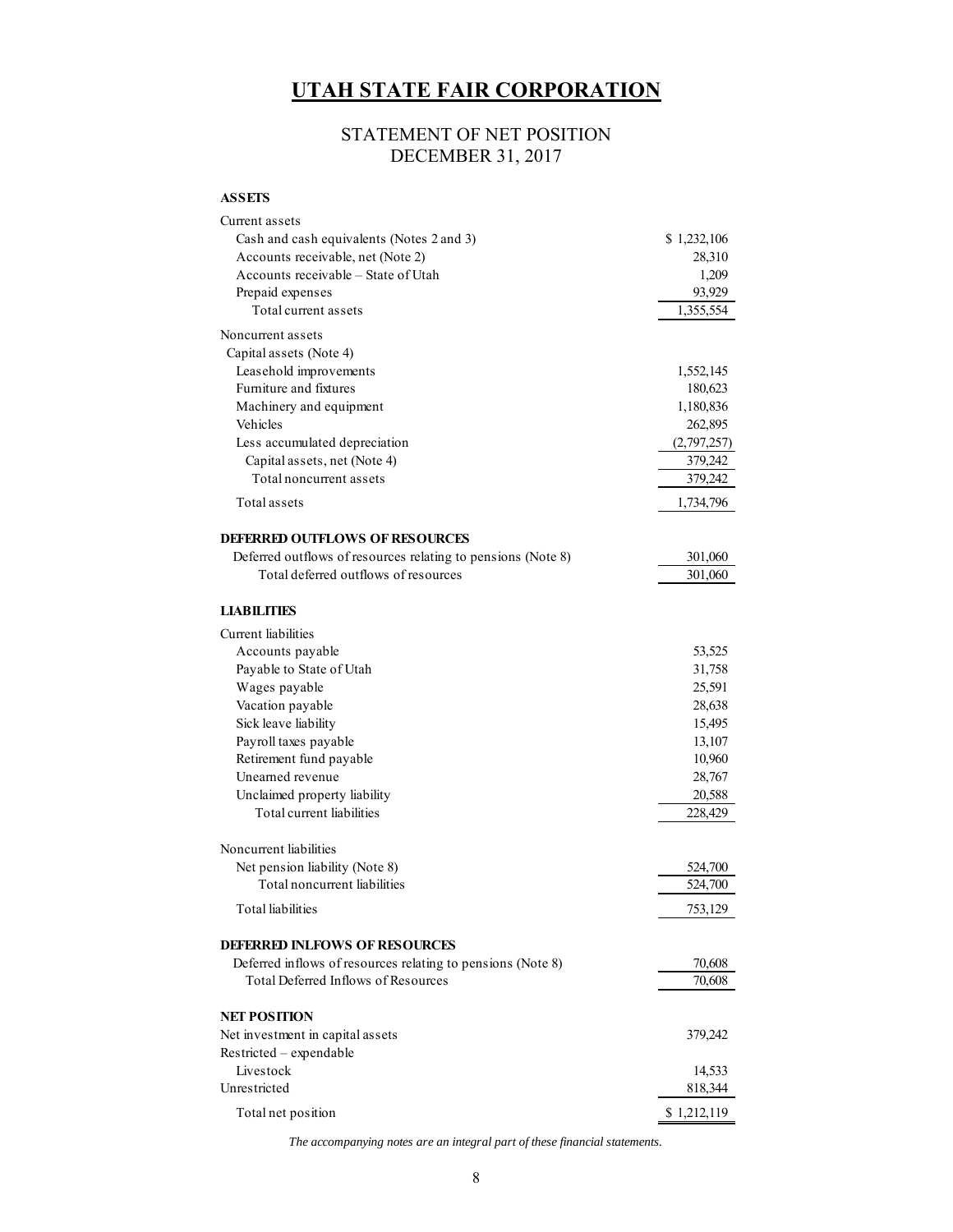## STATEMENT OF REVENUES, EXPENSES, AND CHANGES IN NET POSITION FOR THE YEAR ENDED DECEMBER 31, 2017

| <b>OPERATING REVENUES</b>                     |                 |
|-----------------------------------------------|-----------------|
| Admissions                                    | \$<br>1,446,501 |
| Rentals and fees - state fair                 | 1,081,045       |
| Building rentals - non-fair                   | 929,487         |
| Parking                                       | 444,270         |
| Sponsorships                                  | 153,745         |
| Leases and concessions - non-fair             | 89,167          |
| Miscellaneous income                          | 34,038          |
| Total operating revenues                      | 4,178,253       |
| <b>OPERATING EXPENSES</b>                     |                 |
| Salaries, wages and benefits                  | 1,452,195       |
| Actuarial determined pension expense (Note 8) | 141,002         |
| Travel                                        | 42,325          |
| Advertising                                   | 402,339         |
| Contractual and technical services            | 607,734         |
| Professional entertainment                    | 627,129         |
| Exhibit awards and premiums                   | 214,924         |
| Maintenance and grounds                       | 375,803         |
| <b>Utilities</b>                              | 358,273         |
| Insurance                                     | 80,441          |
| Depreciation                                  | 113,149         |
| Other operating                               | 158,532         |
| Other administrative                          | 88,983          |
| Total operating expenses                      | 4,662,829       |
| Net operating loss                            | (484, 576)      |
| NONOPERATING REVENUES/(EXPENSES)              |                 |
| State appropriation                           | 1,175,000       |
| Interest income                               | 12,839          |
| Total nonoperating revenues                   | 1,187,839       |
| <b>INCREASE/(DECREASE) IN NET POSITION</b>    | 703,263         |
| <b>TOTAL NET POSITION - BEGINNING</b>         | 508,856         |
| <b>TOTAL NET POSITION - ENDING</b>            | \$<br>1,212,119 |

*The accompanying notes are an integral part of these financial statements.*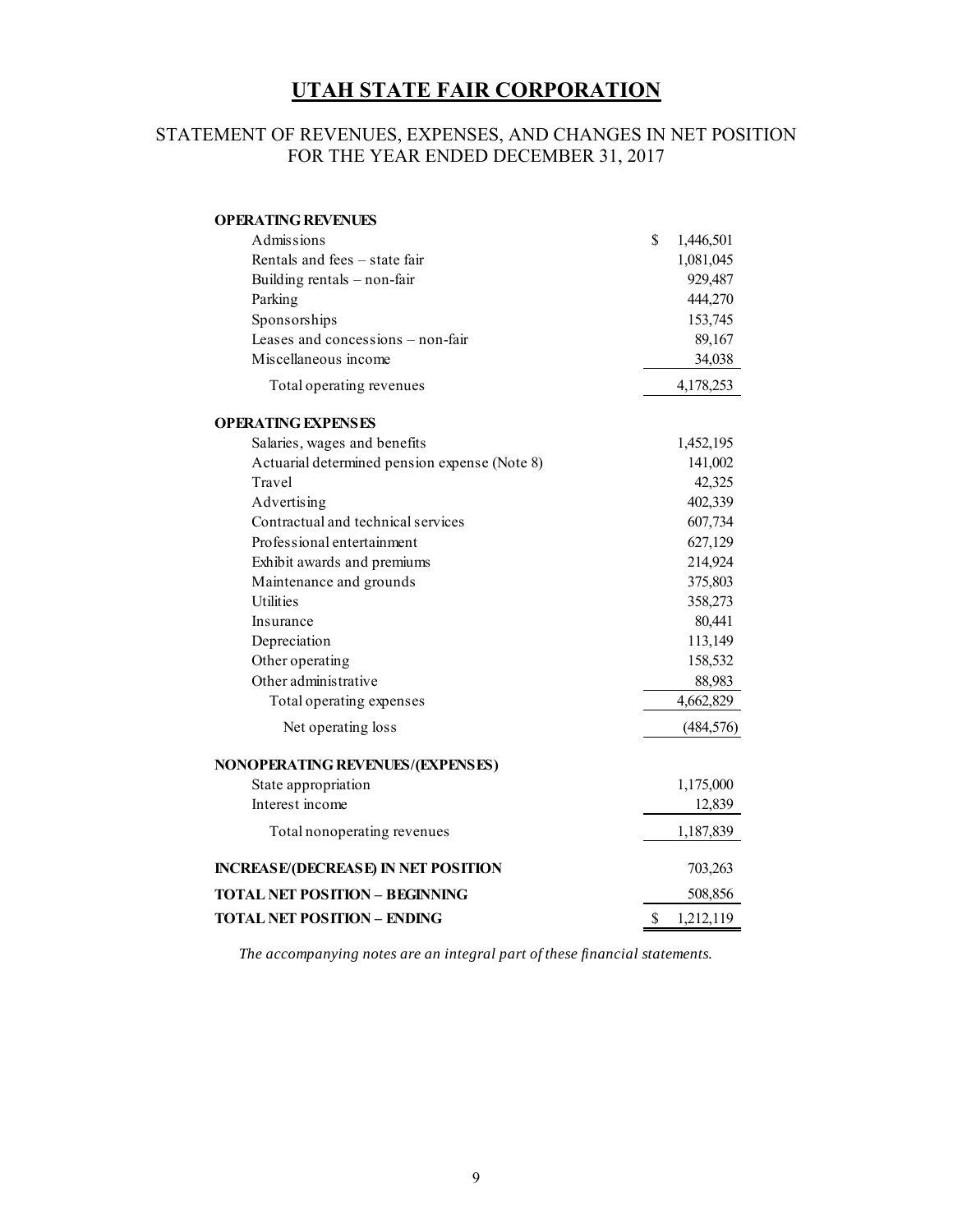## STATEMENT OF CASH FLOWS FOR THE YEAR ENDED DECEMBER 31, 2017

| <b>Cash Flows from Operating Activities</b>                                              |               |             |
|------------------------------------------------------------------------------------------|---------------|-------------|
| Receipts from Customers                                                                  | $\mathcal{S}$ | 4,188,130   |
| Payments to Suppliers                                                                    |               | (2,997,284) |
| Payments for Employee Services and Benefits                                              |               | (1,542,281) |
| Net Cash Used by Operating Activities                                                    |               | (351, 435)  |
| <b>Cash Flows from Noncapital Financing Activities</b>                                   |               |             |
| Appropriations from the Utah State Legislature                                           |               | 1,175,000   |
| Net Cash Provided by Noncapital Financing Activities                                     |               | 1,175,000   |
| <b>Cash Flows from Capital and Related Financing Activities</b>                          |               |             |
| <b>Acquisition of Capital Assets</b>                                                     |               | (306, 735)  |
| Net Cash Used by Capital and Related Financing Activities                                |               | (306, 735)  |
| <b>Cash Flows from Investing Activities</b>                                              |               |             |
| Receipts of Interest from Investments                                                    |               | 12,839      |
| Net Cash Provided by Investing Activities                                                |               | 12,839      |
| Net Increase in Cash and Cash Equivalents                                                |               | 529,669     |
| Beginning Cash and Cash Equivalents                                                      |               | 702,437     |
| Ending Cash and Cash Equivalents                                                         | \$            | 1,232,106   |
| Reconciliation of Net Operating Loss to Net Cash Used by Operating Activities            |               |             |
| Net Operating Loss                                                                       | \$            | (484, 576)  |
| Adjustments to Reconcile Net Operating Loss to<br>Net Cash Used by Operating Activities: |               |             |
| Difference between Actuarial Pension Expense and Actual Contributions                    |               | 25,664      |
| Depreciation                                                                             |               | 113,149     |
| Changes in Assets and Liabilities:                                                       |               |             |
| <b>Accounts Receivable</b>                                                               |               | 11,459      |
| Due from Related Parties                                                                 |               | (526)       |
| Prepaid Expenses                                                                         |               | (27,981)    |
| Accounts Payable and Other Liabilities                                                   |               | 11,376      |
| <b>Net Cash Used by Operating Activities</b>                                             | \$            | (351, 435)  |

*The accompanying notes are an integral part of these financial statements.*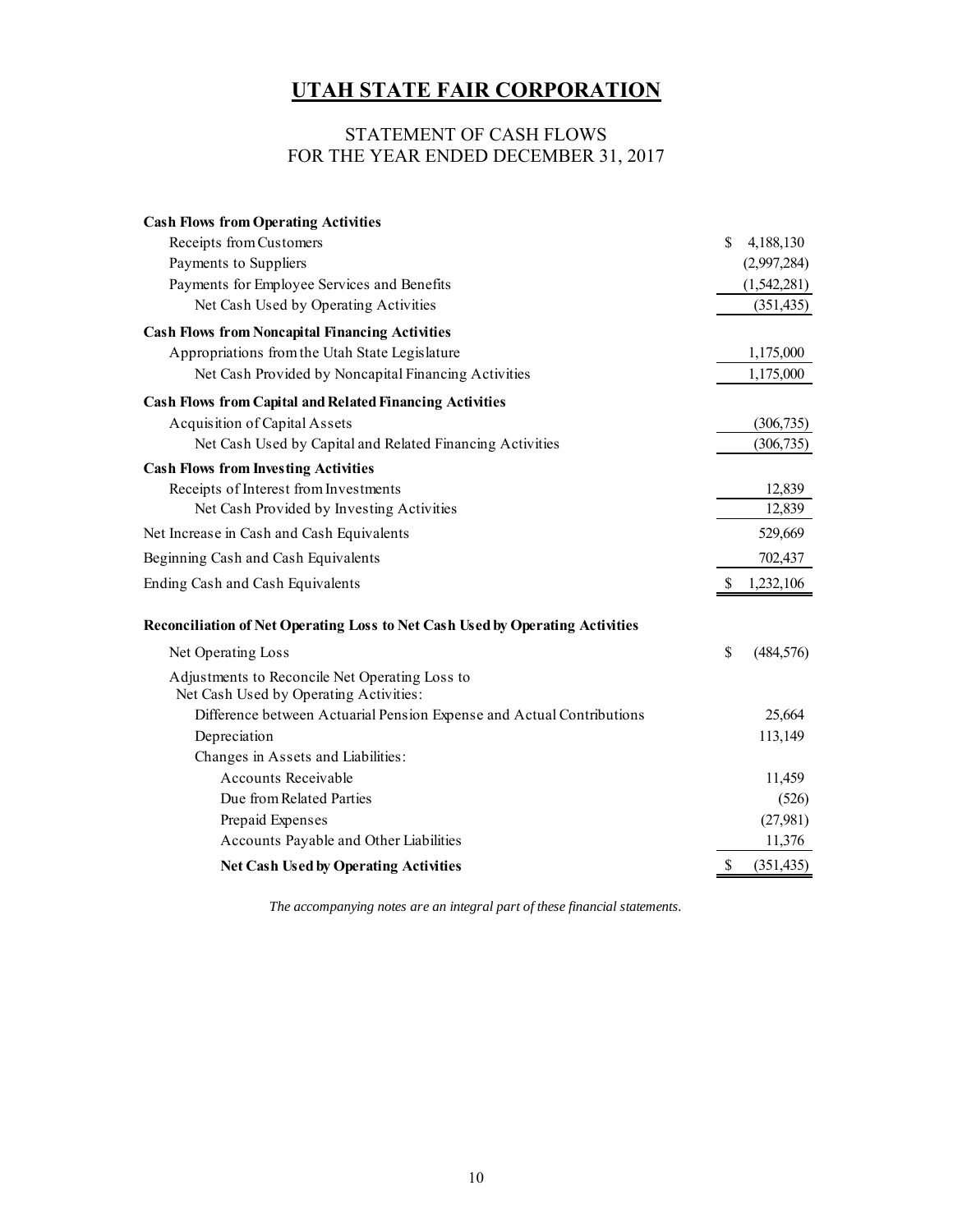## NOTES TO THE FINANCIAL STATEMENTS FOR THE YEAR ENDED DECEMBER 31, 2017

## **NOTE 1. ORGANIZATION AND NATURE OF BUSINESS**

The Utah State Fair Corporation (Corporation) was created on July 1, 1995 by action of the Utah State Legislature (*Utah Code,* Section 63H-6-101 through 63H-6-107) as a public, nonprofit corporation. The Corporation was established to plan expositions of livestock, poultry, agriculture, domestic science, horticulture, floriculture, mineral and industry, manufactured articles, and domestic animals to stimulate and promote livestock breeding, agriculture, horticulture, mining, manufacturing, mechanical arts, creative arts, and educational pursuits of the people of Utah. The Corporation was also charged with the responsibility to provide, sponsor, and arrange for public entertainment, displays, and exhibits and publicize and promote the various events, securing funds to cover the cost of the exhibits from private contributions and public appropriations, admission charges, and by other lawful means.

During the 2016 General Session, the Legislature passed Senate Bill 173—*State Fair Park Revisions,* which modified the Corporation's board of directors effective May 10, 2016. The Corporation's board of directors is comprised of the director of the State of Utah's Division of Facilities Construction and Management (DFCM), the commissioner of the State of Utah's Department of Agriculture and Food, two members appointed by the president of the Senate, two members appointed by the speaker of the House, four members appointed by the governor, and one member appointed by the mayor of Salt Lake City. Additional members may be appointed by representatives of Salt Lake County and the Days of '47 Rodeo if these entities have lease agreements with the Corporation. The board hires an executive director who serves at the pleasure of the board and may be terminated at the board's will.

The Corporation is a  $501(c)(3)$  organization as determined by the Internal Revenue Service.

For financial reporting purposes, the Corporation is a discrete component unit of the State of Utah.

## Economic Dependence

The Corporation has significant economic dependence on the State of Utah to support continuing operations through general fund appropriations. The appropriation received during the year ended December 31, 2017 was \$1,175,000.

Prior to May 2016, the Corporation had a lease agreement with the State of Utah for the use of the Fairpark grounds. Senate Bill 173—*State Fair Park Revisions*, which was passed during the 2016 Legislative General Session, dissolved the lease agreement and established a management agreement between the Corporation and the State of Utah. Because the State owns the land and buildings of the Fairpark, the State is primarily responsible to fund maintenance of the buildings and infrastructure, and the Corporation is dependent on the State to fund such maintenance. A significant amount of deferred maintenance exists for the buildings and infrastructure at the Fairpark as defined in the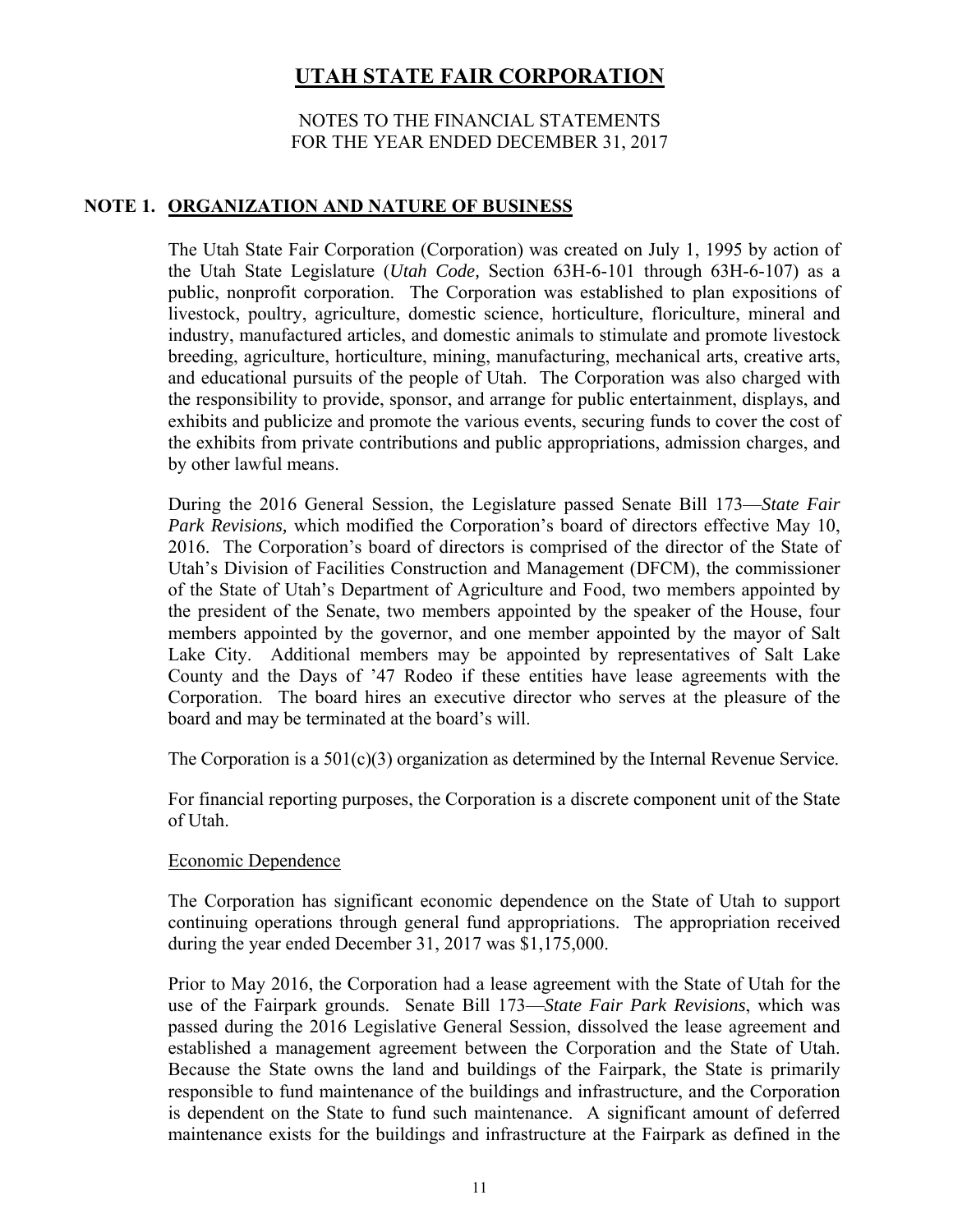## NOTES TO THE FINANCIAL STATEMENTS FOR THE YEAR ENDED DECEMBER 31, 2017

DFCM's Utah State Fairpark Masterplan report presented in July of 2014. Per the DFCM Masterplan report, \$33 million over the next 20 years is needed to maintain the facilities at the Fairpark.

## **NOTE 2: SUMMARY OF SIGNIFICANT ACCOUNTING POLICIES**

## Basis of Accounting

The accounting and reporting policies of the Corporation conform with accounting principles generally accepted in the United States of America as prescribed by the Governmental Accounting Standards Board (GASB). The Corporation uses the economic resources measurement focus and the accrual basis of accounting. Under the accrual basis of accounting, revenues are recognized when earned, and expenses are recognized when incurred. All assets, deferred outflows of resources, liabilities, and deferred inflows of resources of the Corporation are included on the Statement of Net Position.

The Corporation distinguishes operating revenues and expenses from nonoperating items. Operating revenues and expenses generally result from conducting the annual state fair and building rental operations during non-fair times. The principal operating revenues of the Corporation are admissions, rentals, fees, and sponsorships. Operating expenses for the Corporation include various expenses from conducting the annual state fair, administrative expenses, and depreciation on capital assets. All revenues and expenses not meeting this definition are reported as nonoperating revenues and expenses.

When both restricted and unrestricted resources are available for use, it is the Corporation's policy to use restricted resources first, then unrestricted resources as they are needed.

#### Financial Statement Presentation

The Corporation's financial statements for the year ended December 31, 2017 will be included in the State of Utah's *Comprehensive Annual Financial Report (CAFR)* for the fiscal year ended June 30, 2018 as a discrete component unit of the State of Utah.

#### Cash and Cash Equivalents

For purposes of reporting cash flows, cash and cash equivalents include cash, deposits, and short-term, highly liquid investments with original maturities of less than three months. The Corporation invests in the Utah Public Treasurers' Investment Fund (PTIF), an external investment pool managed by the State Treasurer. PTIF investments are considered cash equivalents.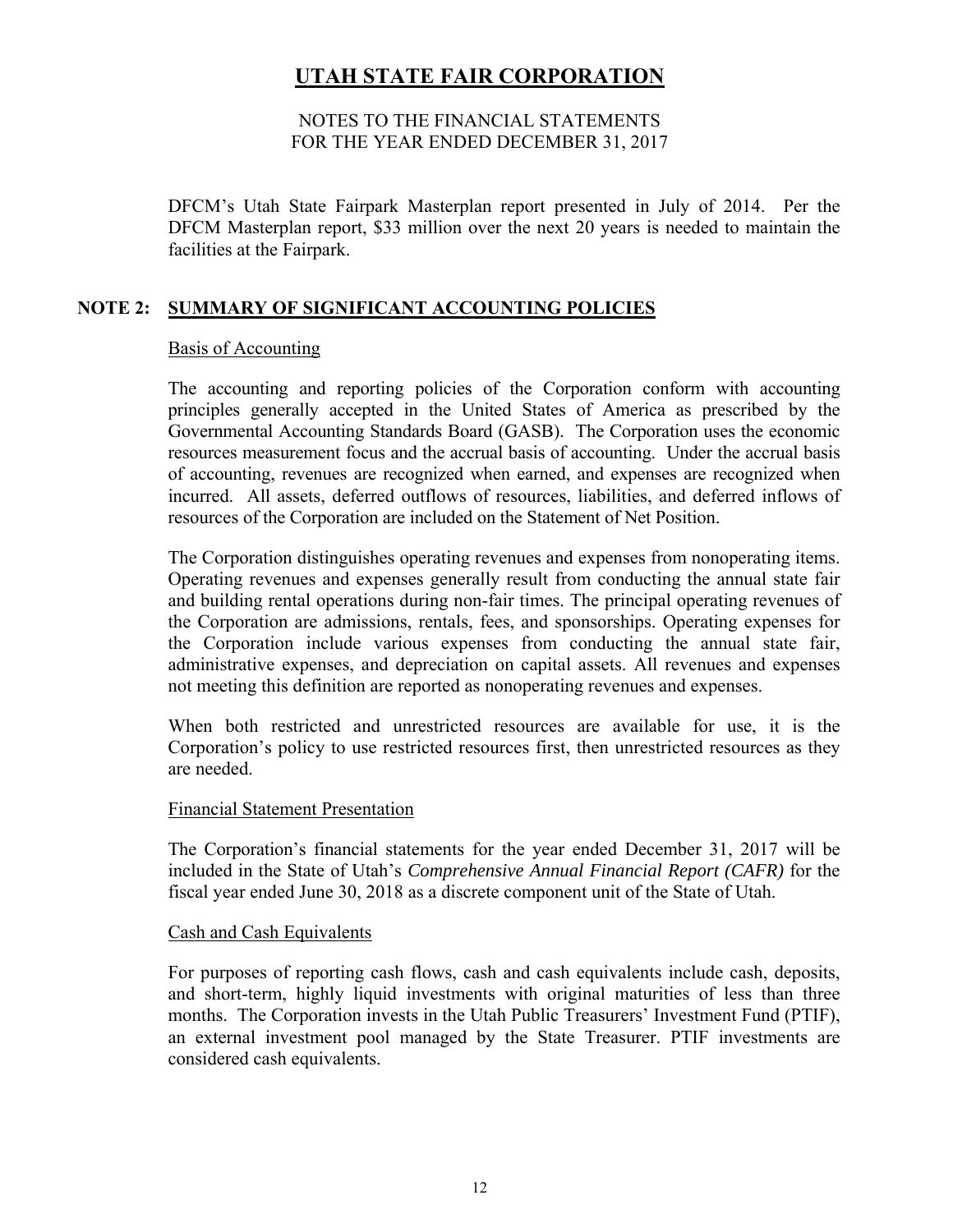## NOTES TO THE FINANCIAL STATEMENTS FOR THE YEAR ENDED DECEMBER 31, 2017

#### Restricted Cash

Both the operating account and the junior livestock auction account receive contributions that have been restricted based on the contributors' wishes. The amounts received in the operating account during the period under audit were restricted for use in paying awards and premiums, constructing special exhibits, and conducting the rodeo at the annual state fair, as well as conducting other events at the Fairpark.

The contributions received in the junior livestock auction account are restricted for use in the junior livestock auction conducted during the annual fair and for auction committee expenses.

Because these donations support the day-to-day operations of the Corporation, the restricted cash is included in "Cash and cash equivalents" on the Statement of Net Position.

## Accounts Receivable and Allowance for Doubtful Accounts

Accounts receivable are primarily made up of receivable contracts for facility rentals by the State of Utah or private functions that are owed at December 31, 2017. The Statement of Net Position reflects the receivables, net of a \$2,951 allowance for doubtful accounts.

#### Accounts Payable

Accounts payable primarily include payables to the Corporation's vendors and the State of Utah.

#### Pensions

For purposes of measuring the net pension liability, deferred outflows of resources and deferred inflows of resources related to pensions, and pension expense, information about the fiduciary net position of the Utah Retirement Systems (Systems) Pension Plan, and additions to/deductions from the Systems' fiduciary net position have been determined on the same basis as they are reported by the Systems. For this purpose, benefit payments (including refunds of employee contributions) are recognized when due and payable in accordance with the benefit terms. Investments are reported at fair value.

## Deferred Outflows/Inflows of Resources

In addition to assets, financial statements will sometimes report a separate section for deferred outflows of resources. This separate financial statement element, *deferred outflows of resources,* represents a consumption of net position that applies to a future period(s) and will not be recognized as an outflow of resources (expense/expenditure) until then. In addition to liabilities, the financial statements will sometimes report a separate section for deferred inflows of resources. This separate financial statement element, *deferred inflows*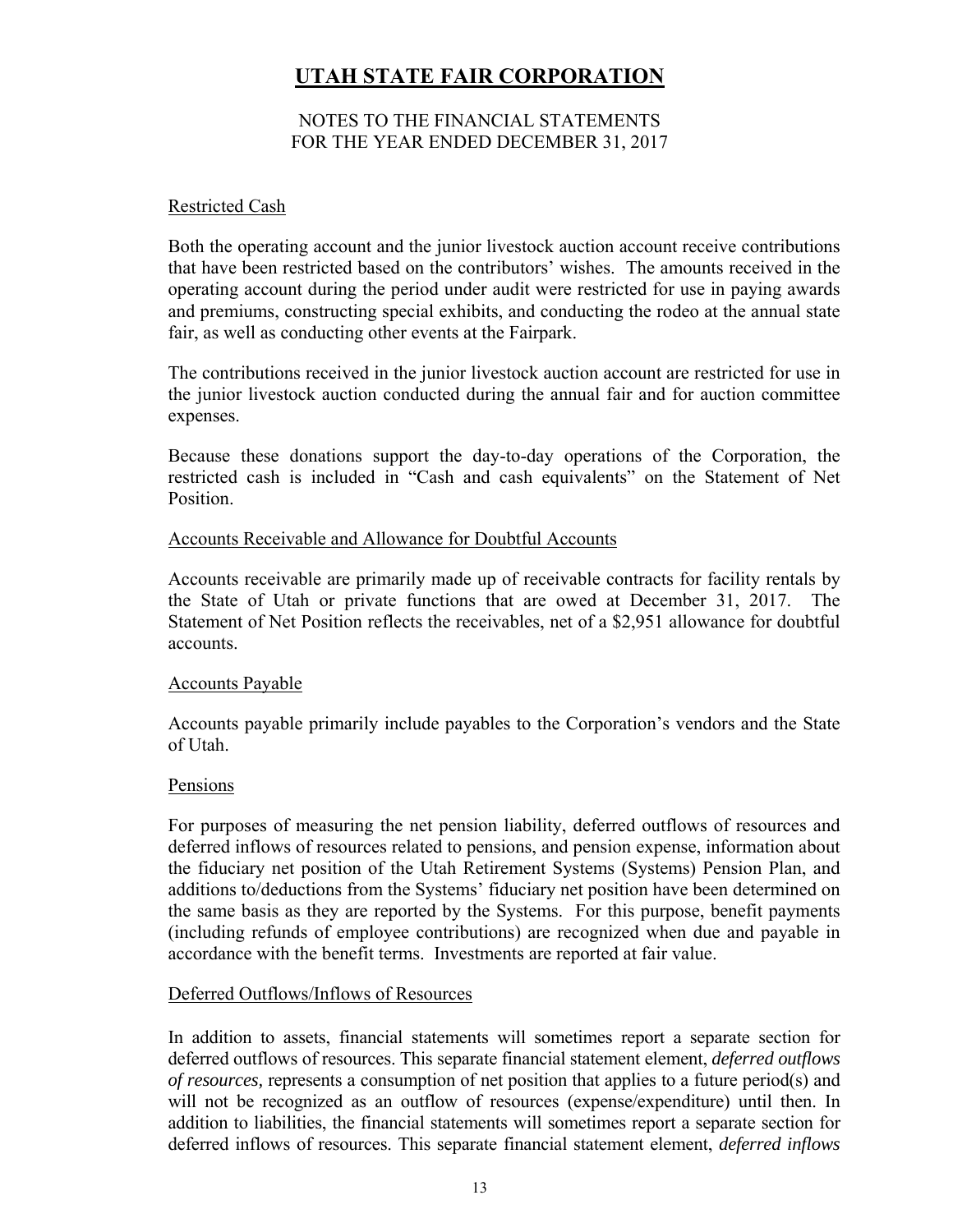## NOTES TO THE FINANCIAL STATEMENTS FOR THE YEAR ENDED DECEMBER 31, 2017

*of resources,* represents an acquisition of net position that applies to a future period(s) and will not be recognized as an inflow of resources (revenue) until that time.

## **NOTE 3: DEPOSITS AND INVESTMENTS**

*Utah Code,* Section 63H-6-103(7)(a)(b) states that "the corporation is exempt from…Title 51, Chapter 7, State Money Management Act," but that "the board shall adopt policies parallel to and consistent with…Title 51, Chapter 7, State Money Management Act." The board of directors and management of the Corporation have authorized investments in financial instruments that are commonly used by state agencies, such as the Utah Public Treasurers' Investment Fund (PTIF), and in qualified depositories as defined by the Money Management Act.

## *Custodial Credit Risk – Deposits*

Custodial credit risk is the risk that, in the event of a bank failure, the Corporation's deposit may not be returned to it. The Corporation does not have a formal deposit policy for custodial credit risk. As of December 31, 2017, \$188,993 of the Corporation's bank balance was uninsured and uncollateralized.

## Investments

The State of Utah Money Management Council has the responsibility to advise the State Treasurer about investment policies, promote measures and rules that will assist in strengthening the banking and credit structure of the state, and review the rules adopted under the authority of the Money Management Act that relate to the deposit and investment of public funds.

The Corporation follows the requirements of the Money Management Act in handling its depository and investment transactions. The Act requires the depositing of Corporation funds in a qualified depository. The Act defines a qualified depository as any financial institution whose deposits are insured by an agency of the Federal Government and which has been certified by the State Commissioner of Financial Institutions as meeting the requirements of the Act and adhering to the rules of the Utah Money Management Council.

The Money Management Act defines the types of securities authorized as appropriate investments for the Corporation's funds and the conditions for making investment transactions. Investment transactions may be conducted only through qualified depositories, certified dealers, or directly with issuers of the investment securities.

Statutes authorize the Corporation to invest in negotiable or nonnegotiable deposits of qualified depositories or permitted depositories; repurchase and reverse repurchase agreements; commercial paper that is classified as "first tier" by two nationally recognized statistical rating organizations; bankers' acceptances; obligations of the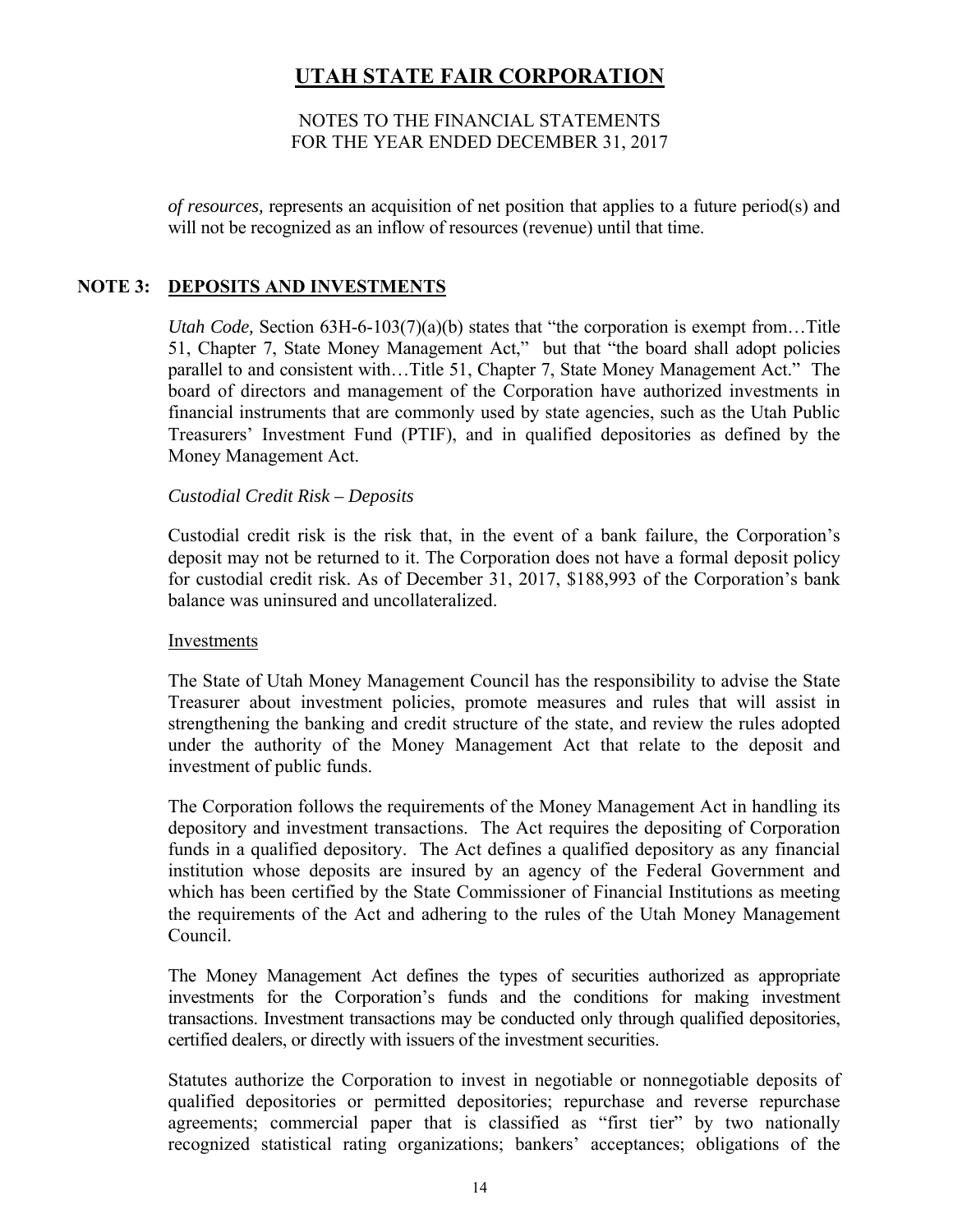## NOTES TO THE FINANCIAL STATEMENTS FOR THE YEAR ENDED DECEMBER 31, 2017

United States Treasury including bills, notes, and bonds; obligations, other than mortgage derivative products, issued by U.S. government sponsored enterprises (U.S. Agencies) such as the Federal Home Loan Bank System, Federal Home Loan Mortgage Corporation (Freddie Mac), and Federal National Mortgage Association (Fannie Mae); bonds, notes, and other evidence of indebtedness of political subdivisions of the State; fixed rate corporate obligations and variable rate securities rated "A" or higher, or the equivalent of "A" or higher, by two nationally recognized statistical rating organizations; shares or certificates in a money market mutual fund as defined in the Money Management Act; and the PTIF.

The Utah State Treasurer's Office operates the PTIF. The PTIF is available for investment of funds administered by any Utah public treasurer and is not registered with the SEC as an investment company. The PTIF is authorized and regulated by the Money Management Act. The Act established the Money Management Council which oversees the activities of the State Treasurer and the PTIF and details the types of authorized investments. Deposits in the PTIF are not insured or otherwise guaranteed by the State of Utah, and participants share proportionally in any realized gains or losses on investments.

## *Fair Value of Investments*

The Corporation measures and records its investments using fair value measurement guidelines established by generally accepted accounting principles. These guidelines recognize a three-tiered fair value hierarchy, as follows:

- Level 1: Quoted prices for <u>identical</u> investments in <u>active</u> markets;
- *Level 2:* Observable inputs other than quoted market prices; and,
- *Level 3:* Unobservable inputs.

At December 31, 2017, the Corporation had \$878,734 in the PTIF. These investments were valued by applying the December 31, 2017 fair value factor, as calculated by the Utah State Treasurer, to the Corporation's December 31 balance in the PTIF. Such valuation is considered a *Level 2* valuation for GASB 72 purposes.

## *Interest Rate Risk*

Interest rate risk is the risk that changes in interest rates will adversely affect the fair value of an investment. The Corporation's policy for managing its exposure to fair value loss arising from increasing interest rates is to comply with the Money Management Act. Section 51-7-11 of the Money Management Act requires that the remaining term to maturity of investments may not exceed the period of availability of the funds to be invested. The Act further limits the remaining term to maturity on all investments in commercial paper, bankers' acceptances, fixed rate negotiable deposits, and fixed rate corporate obligations to  $270$  days  $-15$  months or less. The Act further limits the remaining term to maturity on all investments in obligations of the United States Treasury; obligations issued by U.S. government sponsored enterprises; and bonds, notes, and other evidence of indebtedness of political subdivisions of the State to 5 years. In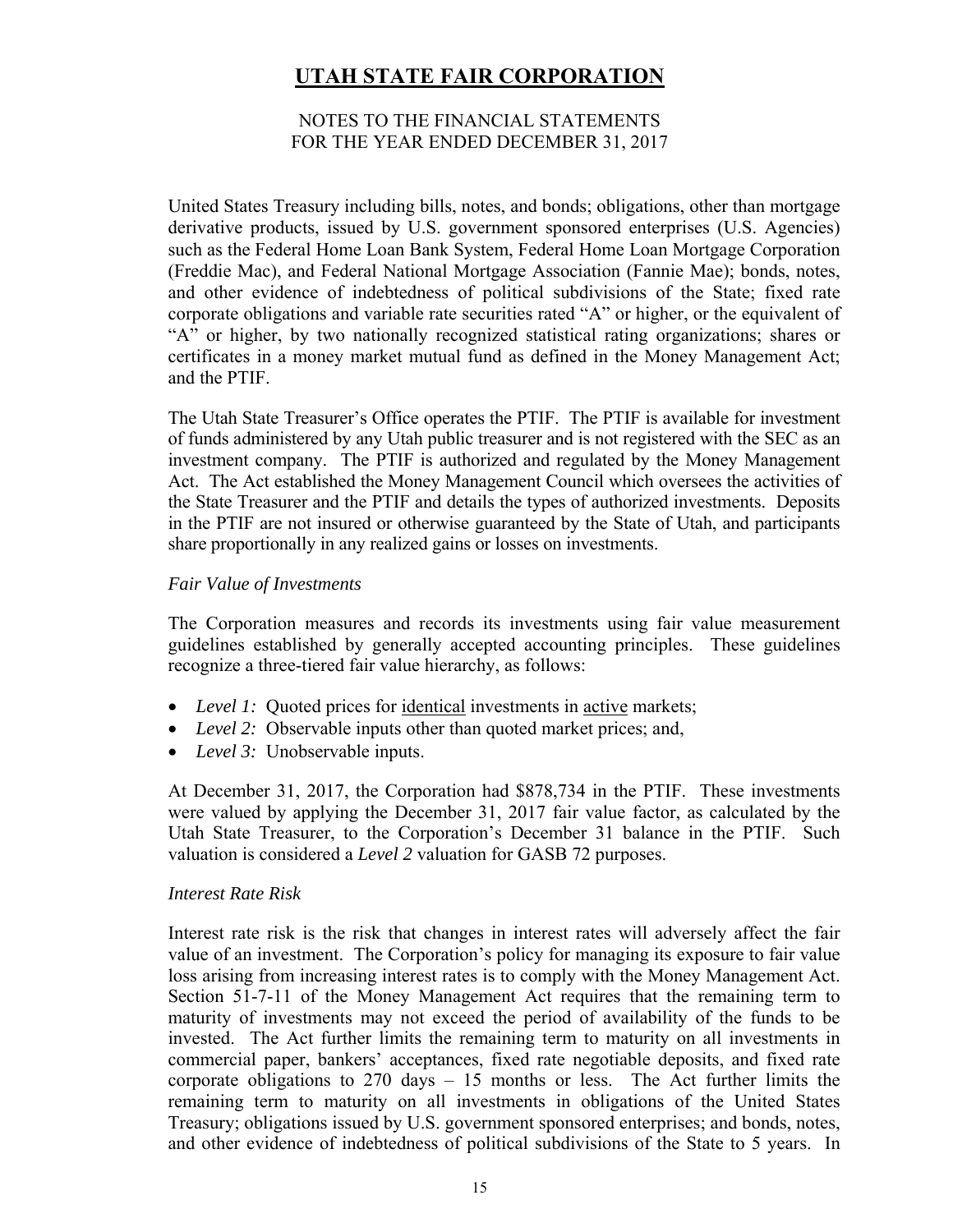## NOTES TO THE FINANCIAL STATEMENTS FOR THE YEAR ENDED DECEMBER 31, 2017

addition, variable rate negotiable deposits and variable rate securities may not have a remaining term to final maturity exceeding 3 years.

As of December 31, 2017, the Corporation's investment in the PTIF had an average maturity of less than 1 year.

## *Credit Risk*

Credit risk is the risk that an issuer or other counterparty to an investment will not fulfill its obligations. The Corporation's policy for reducing its exposure to credit risk is to comply with the Money Management Act, as previously discussed.

At December 31, 2017, the Corporation's investment in the PTIF was unrated.

## *Concentration of Credit Risk*

Concentration of credit risk is the risk of loss attributed to the magnitude of a government's investment in a single issuer. The Corporation's policy for reducing this risk of loss is to comply with the Rules of the Money Management Council. Rule 17 of the Money Management Council limits investments in a single issuer of commercial paper and corporate obligations to 5-10% depending upon the total dollar amount held in the portfolio.

## **NOTE 4: CAPITAL ASSETS**

As explained in Note 1, the land and buildings of the Fairpark are owned by the State of Utah and managed by the Corporation. Maintenance and improvements funded by the State through the Division of Facilities Construction and Management are not reflected in the financial statements of the Corporation. Maintenance and capital improvements funded by the Corporation are reported in the financial statements as expenses and leasehold improvements, respectively.

Capital assets are recorded at historical cost. Donated assets are valued at their acquisition value at the date of donation. The useful lives of the assets vary between 3 and 21 years based on the type of asset. A salvage value is assigned to each asset varying from 0 to 16 percent based on the type of the asset. Depreciation is calculated on a straight-line basis on the depreciable basis for the useful life of the asset. Assets placed in service through the 15th of the month are depreciated from the beginning of the month in which they are placed in service. Assets placed in service after the 15th of the month are depreciated at the beginning of the next month.

The capitalization policy for the Corporation is to capitalize those assets with costs exceeding \$3,000 and a useful life greater than 1 year.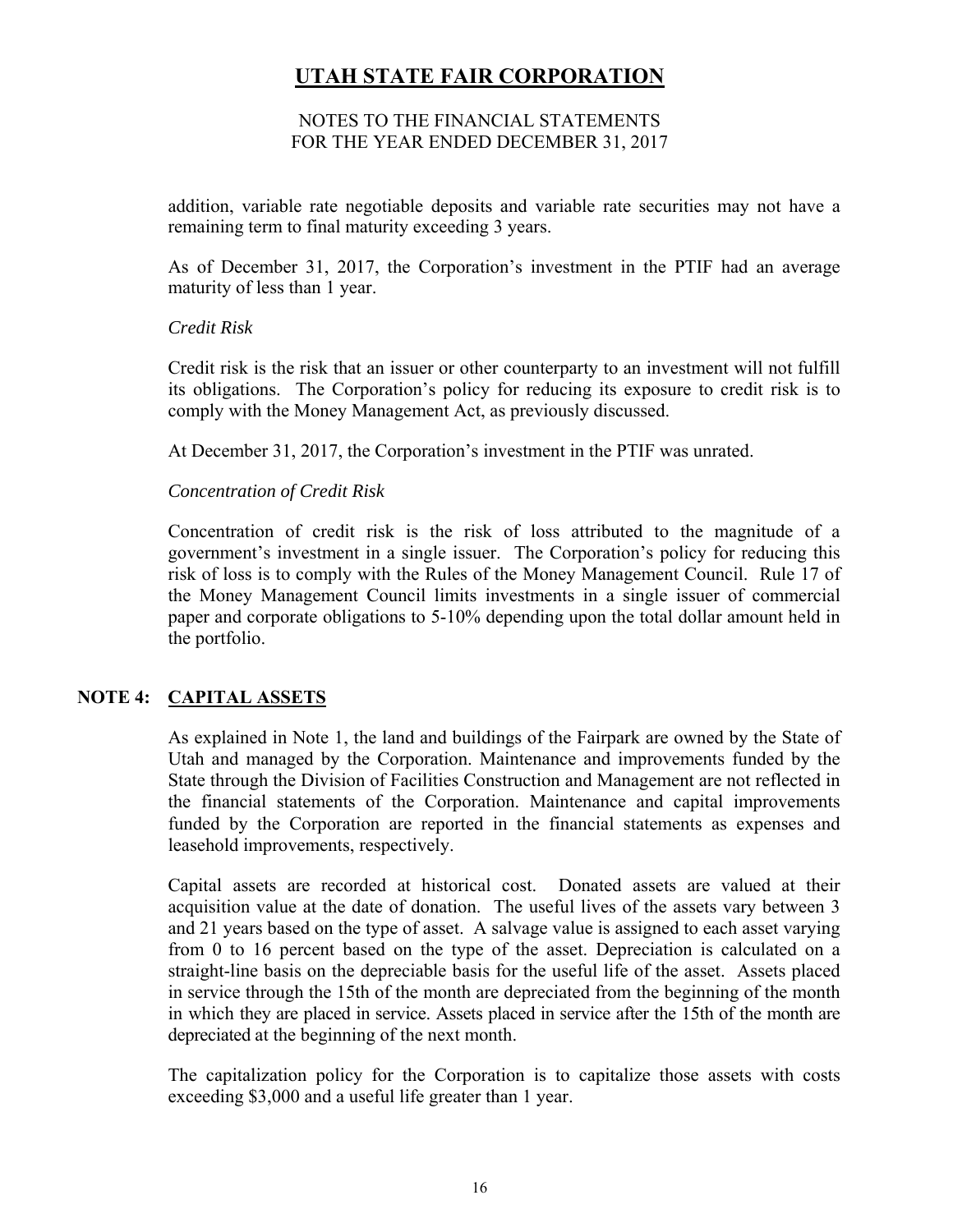## NOTES TO THE FINANCIAL STATEMENTS FOR THE YEAR ENDED DECEMBER 31, 2017

Depreciation expense for the period ended December 31, 2017 was \$113,149.

|                                       | <b>Balance</b> at<br>12/31/2016 | <b>Additions</b> | <b>Deletions</b> | <b>Balance</b> at<br>12/31/2017 |
|---------------------------------------|---------------------------------|------------------|------------------|---------------------------------|
| <b>Capital Assets</b>                 |                                 |                  |                  |                                 |
| Leasehold improvements                | \$1,552,145                     | \$               | \$               | \$1,552,145                     |
| Furniture and fixtures                | 119,763                         | 60,860           |                  | 180,623                         |
| Machinery and equipment               | 951,961                         | 245,875          | 17,000           | 1,180,836                       |
| Vehicles                              | 262,895                         |                  |                  | 262,895                         |
| Total                                 | 2,886,764                       | 306,735          | 17,000           | 3,176,499                       |
| <b>Accumulated Depreciation</b>       |                                 |                  |                  |                                 |
| Leasehold improvements                | 1,433,351                       | 75,499           |                  | 1,508,850                       |
| Furniture and fixtures                | 102,538                         | 11,647           |                  | 114,185                         |
| Machinery and equipment               | 900,031                         | 22,312           |                  | 922,343                         |
| Vehicles                              | 248,188                         | 3,691            |                  | 251,879                         |
| <b>Total Accumulated Depreciation</b> | 2,684,108                       | 113,149          |                  | 2,797,257                       |
| Net Capital Assets                    | 202,656                         | 193,586<br>\$    | \$<br>17,000     | 379,242<br>\$                   |
| <b>Net Book Value</b>                 |                                 |                  |                  |                                 |
| Leasehold improvements                |                                 |                  |                  | \$<br>43,295                    |
| Furniture and fixtures                |                                 |                  |                  | 66,438                          |
| Machinery and equipment               |                                 |                  |                  | 258,493                         |
| Vehicles                              |                                 |                  |                  | 11,016                          |
| Total                                 |                                 |                  |                  | 379,242<br>S                    |

## **NOTE 5. LONG-TERM LIABILITIES**

The following is a summary of the changes to the Corporation's long-term liabilities during the year ended December 31, 2017.

|                                                         | <b>Balance at</b> |           |            |                       | <b>Balance at</b> Due Within |
|---------------------------------------------------------|-------------------|-----------|------------|-----------------------|------------------------------|
|                                                         | 12/31/2016        | Additions | Reductions | $12/31/2017$ One Year |                              |
|                                                         |                   |           |            |                       |                              |
| Net Pension Liability \$461,863 \$62,837 \$ - \$524,700 |                   |           |            |                       | $\sim$ S<br>$\sim$           |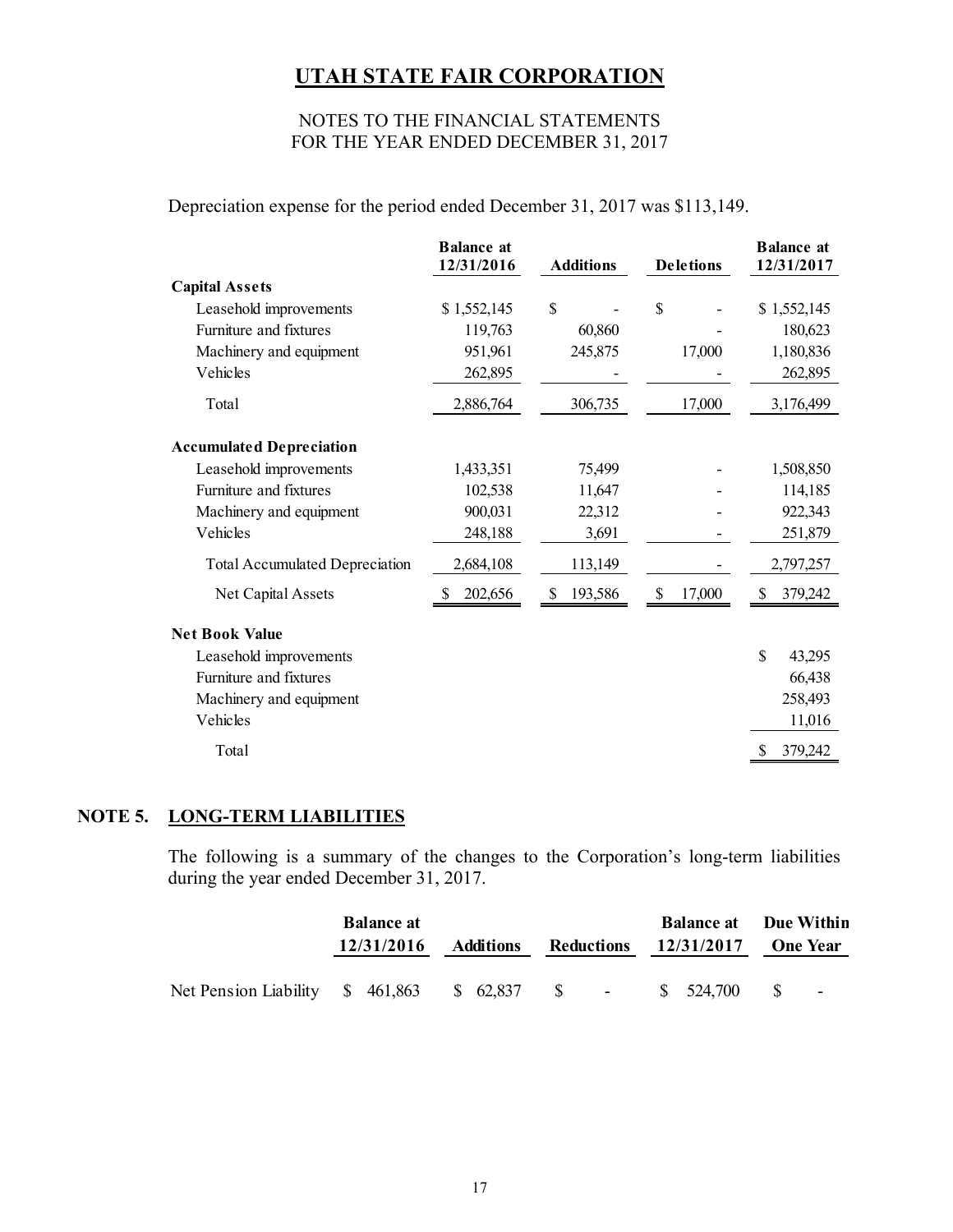## NOTES TO THE FINANCIAL STATEMENTS FOR THE YEAR ENDED DECEMBER 31, 2017

## **NOTE 6: LINE OF CREDIT**

In March 2017, the Corporation secured a line of credit (LOC) for \$500,000. The purpose for the LOC was to assist the Corporation in maintaining operations until the annual state fair in September 2017. The LOC was not used in the year 2017. The LOC matures in March of 2018.

## **NOTE 7: DONATIONS**

## Nonmonetary Transactions

Several entities donated services (e.g., advertising and equipment rentals) valued at \$11,411 to the Corporation for the annual state fair. These same entities also received benefits valued at \$6,605 from the Corporation (e.g., fair gate admission and entertainment admission). These services and benefits are recorded as revenues and expenses by the Corporation. The amount by which the value of services donated by the entities exceeded the value of benefits given to the entities is \$4,806 which is classified as "Sponsorships" operating revenue by the Corporation.

## **NOTE 8: EMPLOYEE RETIREMENT PLANS**

As required by State law, eligible employees of the Corporation are covered by defined benefit plans or defined contribution plans sponsored by the Utah Retirement Systems (Systems).

The Systems are established and governed by the respective sections of *Utah Code,*  Chapter 49. The Systems' defined benefit plans are amended statutorily by the State Legislature. The Utah State Retirement Office Act provides for the administration of the Utah Retirement Systems and Plans under the direction of the Utah State Retirement Board (URS Board) whose members are appointed by the Governor. The Systems are fiduciary funds defined as pension (and other employee benefit) trust funds and are a component unit of the State of Utah. Chapter 49 of the *Utah Code* grants the authority to establish and amend the benefit terms. The Systems issue a publicly available financial report that includes financial statements and required supplementary information for the Systems. A copy of the report may be obtained by writing to the Utah Retirement Systems at 560 East 200 South, Salt Lake City, UT 84102 or visiting the website www.urs.org.

## Defined Benefit Plans

*Plan description:* Eligible plan participants are provided with pensions through the Public Employees Noncontributory Retirement System (Noncontributory System) and the Tier 2 Public Employees Contributory Retirement System (Tier 2 Public Employees System) which are cost-sharing, multiple employer, public employee retirement systems.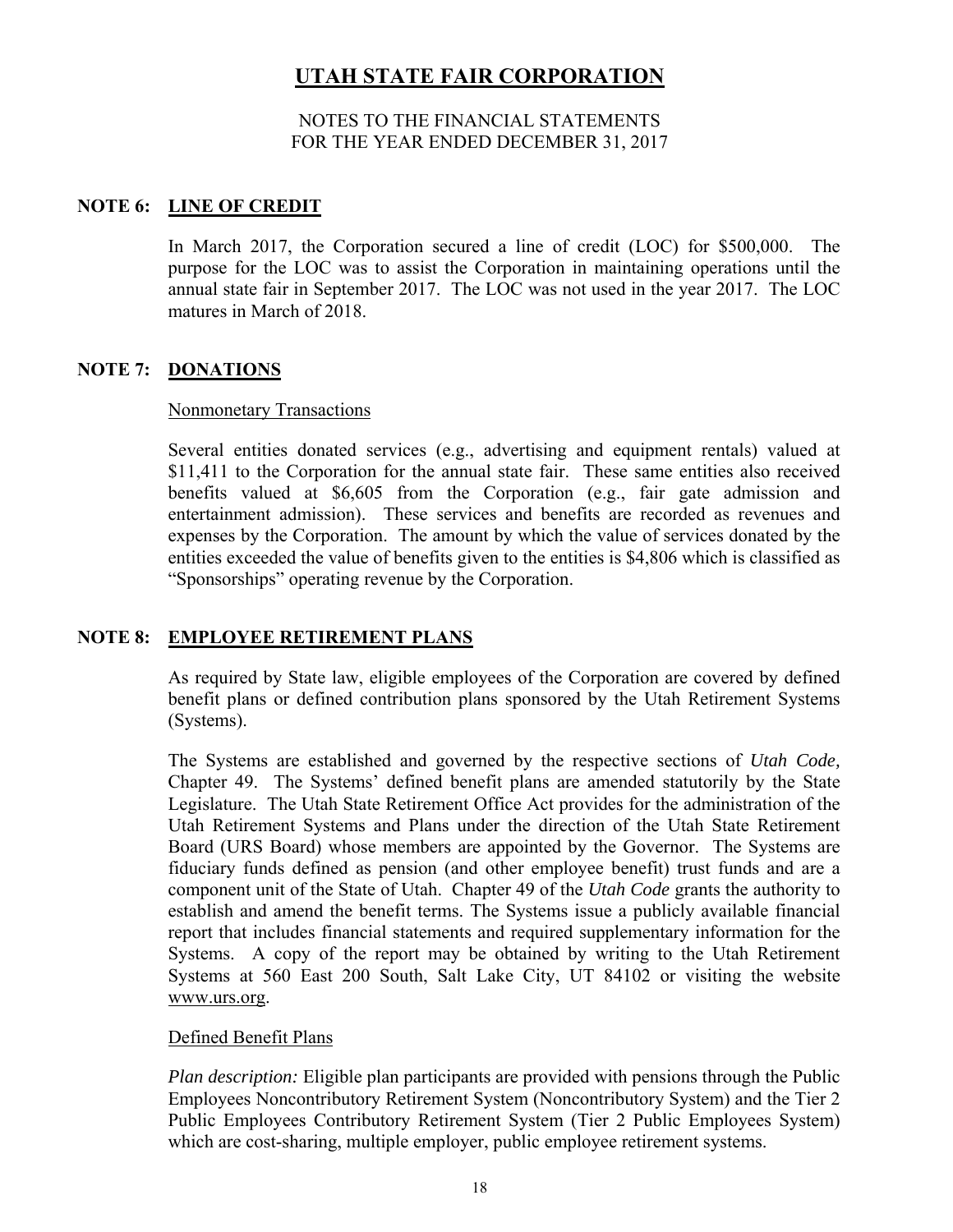## NOTES TO THE FINANCIAL STATEMENTS FOR THE YEAR ENDED DECEMBER 31, 2017

The Tier 2 Public Employees System was created July 1, 2011. All eligible employees who have no previous service credit with any of the Systems prior to that date, are members of the Tier 2 Public Employees System.

*Benefits provided:* The Systems provide retirement, disability, and death benefits. Retirement benefits are as follows:

| System                         | Final<br><b>Average Salary</b> | and/or Age<br><b>Eligible for Benefits</b> | <b>Benefit Percent</b><br>per Year of Service | $COLA***$     |
|--------------------------------|--------------------------------|--------------------------------------------|-----------------------------------------------|---------------|
| Noncontributory System         | Highest 3 years                | 30 years any age<br>25 years any age*      | 2% per year all years                         | Up to $4\%$   |
|                                |                                | 20 years age $60*$                         |                                               |               |
|                                |                                | 10 years age $62*$<br>4 years age 65       |                                               |               |
| Tier 2 Public Employees System | Highest 5 years                | 35 years any age                           | 1.5% per year all years                       | Up to $2.5\%$ |
|                                |                                | 20 years age $60*$                         |                                               |               |
|                                |                                | 10 years age $62*$                         |                                               |               |
|                                |                                | 4 years age 65                             |                                               |               |

*\*with actuarial reductions*

*\*\*All post-retirement cost-of-living adjustments are non-compounding and are based on the original benefit. The cost-of-living adjustments are also limited to the actual Consumer Price Index (CPI) Increase for the year, although unused CPI increases not met may be carried forward to subsequent years.*

*Contributions:* As a condition of participation in the Systems, employers are required to contribute certain percentages of salary and wages as authorized by statute and specified by the URS Board. Contributions are actuarially determined as an amount that is expected to finance the costs of benefits earned by employees during the year, with an additional amount to finance any unfunded actuarial accrued liability. Contribution rates are as follows:

|                                 | <b>Employer</b>           |
|---------------------------------|---------------------------|
|                                 | <b>Contribution Rates</b> |
| Noncontributory System          | 22.19%                    |
| Tier 2 Public Employees System* | 18.44%                    |

\* Tier 2 rates include a stautorily-required contribution to finance the unfunded actuarial accrued liability of the Tier 1 plans.

For the period ended December 31, 2017, the Corporation contributed \$74,385 to the Noncontributory System and \$18,206 to the Tier 2 Public Employees System.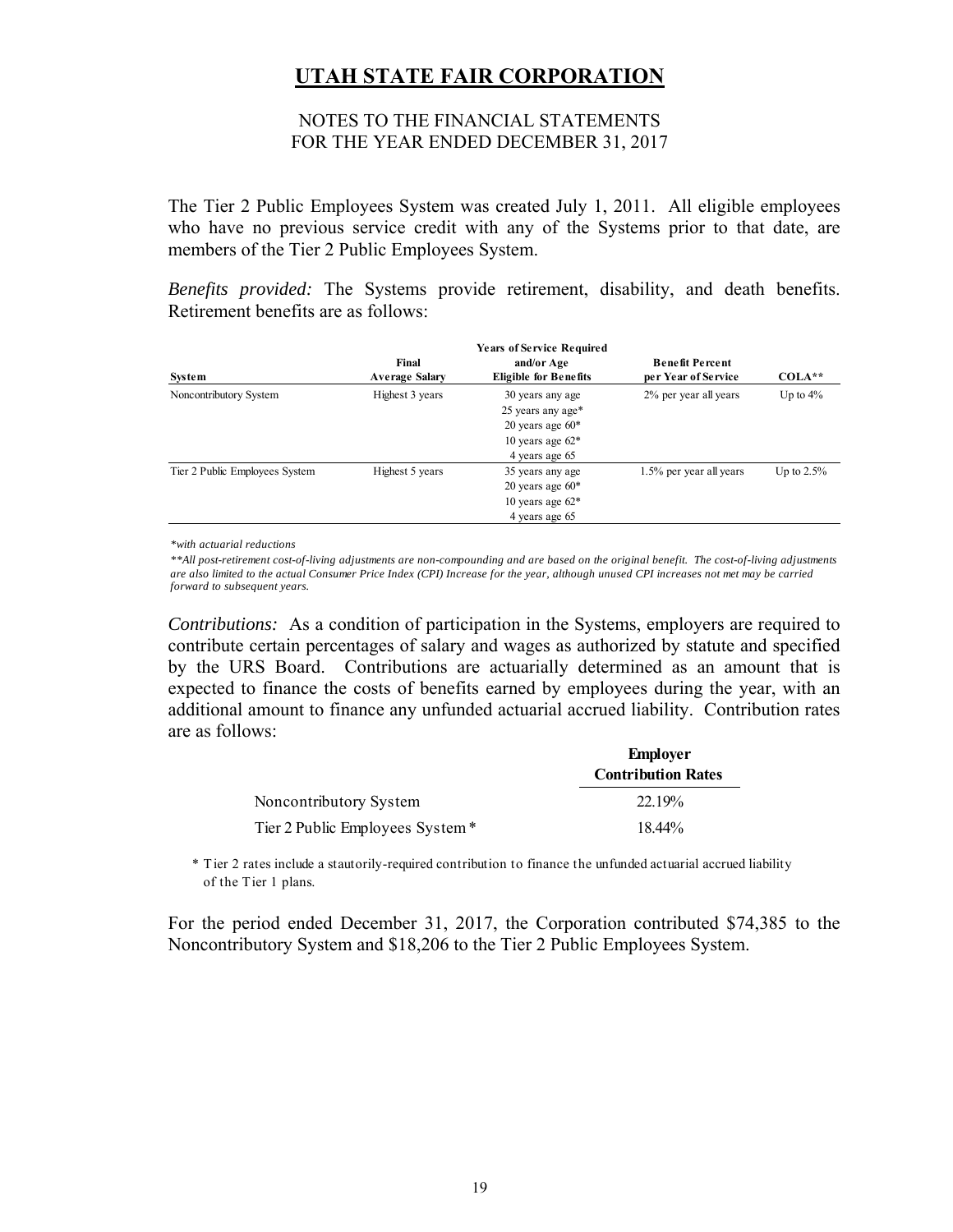## NOTES TO THE FINANCIAL STATEMENTS FOR THE YEAR ENDED DECEMBER 31, 2017

At December 31, 2017, the Corporation's net pension asset and liability were as follows:

|                                                          | Net<br>Pension<br>Asset                              | <b>Net</b><br><b>Pension</b><br>Liability | <b>Proportionate</b><br><b>Share</b><br>Dec. 31, 2016 | <b>Proportionate</b><br><b>Share</b><br>Dec. 31, 2015 | Change                       |
|----------------------------------------------------------|------------------------------------------------------|-------------------------------------------|-------------------------------------------------------|-------------------------------------------------------|------------------------------|
| Noncontributory System<br>Tier 2 Public Employees System | $\overline{\phantom{a}}$<br>$\overline{\phantom{0}}$ | 521.489<br>3.211                          | 0.0160908%<br>0.0287866%                              | 0.0147030%<br>$0.0426401\%$                           | 0.0013878%<br>$-0.0138535\%$ |
| Total Net Pension Liability                              | $\overline{\phantom{a}}$                             | 524,700                                   |                                                       |                                                       |                              |

The net pension asset and liability were measured as of December 31, 2016 and the total pension liability used to calculate the net pension asset and liability was determined by an actuarial valuation as of January 1, 2016 and rolled-forward using generally accepted actuarial procedures. The proportion of the net pension asset and liability is equal to the ratio of the employer's actual contributions to the Systems during the plan year over the total of all employer contributions to the System during the plan year. For the year ended December 31, 2017, pension expense of \$141,002 was recognized. At December 31, 2017, the Corporation reported deferred outflows of resources and deferred inflows of resources related to pensions from the following sources:

|                                                                                                         | <b>Deferred</b><br><b>Outflows of</b><br><b>Resources</b> | <b>Deferred</b><br>Inflows of<br><b>Resources</b> |
|---------------------------------------------------------------------------------------------------------|-----------------------------------------------------------|---------------------------------------------------|
| Differences between expected and actual experience                                                      | S                                                         | 30,795<br>\$                                      |
| Changes in assumptions                                                                                  | 57,368                                                    | 6,760                                             |
| Net difference between projected and actual earnings on<br>pension plan investments                     | 98,901                                                    | 28,415                                            |
| Changes in proportion and differences between contributions<br>and proportionate share of contributions | 29,268                                                    | 4,638                                             |
| Contributions subsequent to the measurement date                                                        | 115,523                                                   |                                                   |
| <b>Total</b>                                                                                            | \$ 301,060                                                | 70.608                                            |

The amount of \$115,523 was reported as deferred outflows of resources related to pensions resulting from contributions the Corporation made prior to fiscal year end but subsequent to the measurement date of December 31, 2016. These contributions will be recognized as a reduction of the net pension liability in the upcoming fiscal year. Other amounts reported as deferred outflows of resources and deferred inflows of resources related to pensions will be recognized as pension expense as follows: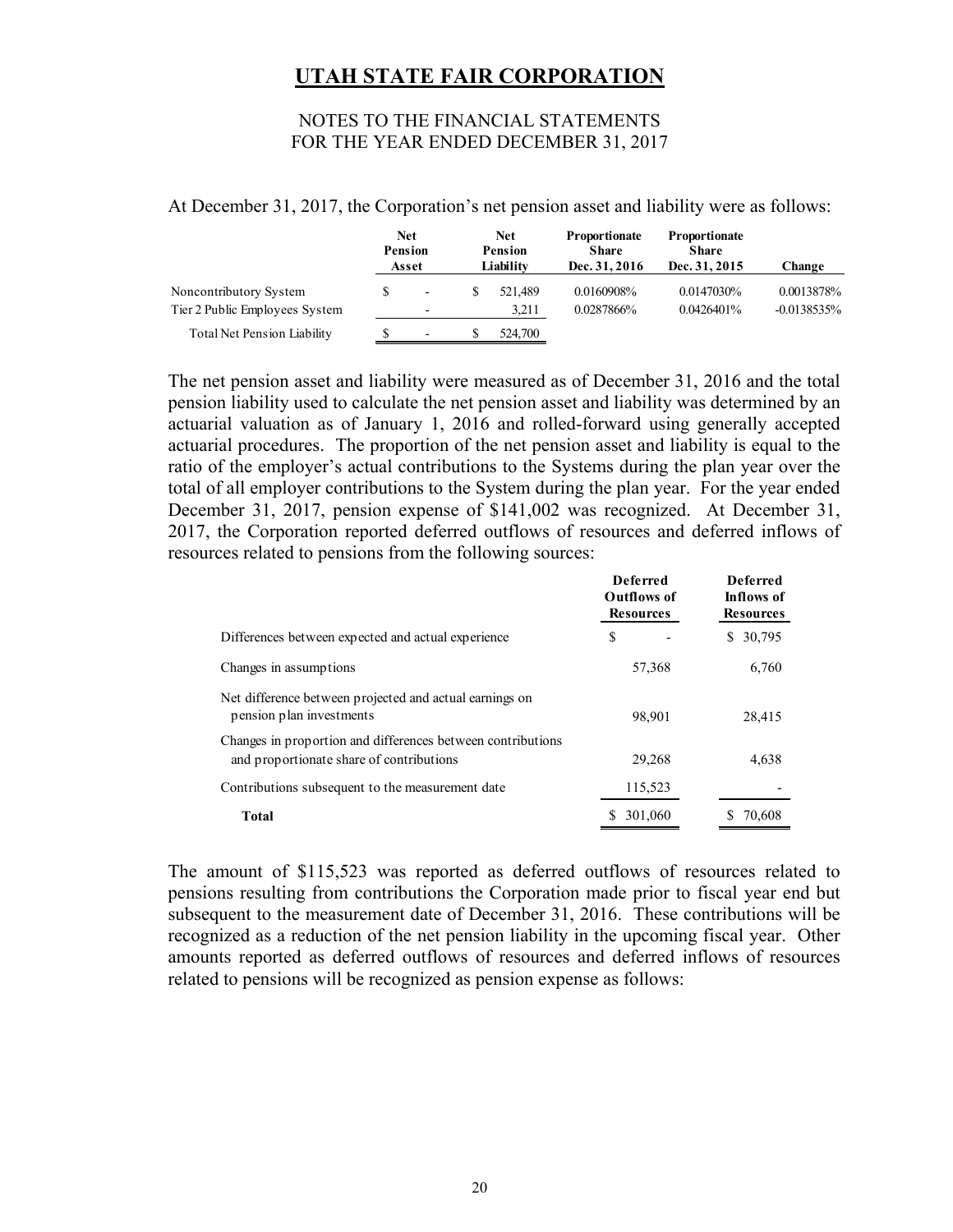## NOTES TO THE FINANCIAL STATEMENTS FOR THE YEAR ENDED DECEMBER 31, 2017

|                               | <b>Deferred Outflows</b><br>(Inflows) of Resources |  |  |
|-------------------------------|----------------------------------------------------|--|--|
| <b>Year Ended December 31</b> |                                                    |  |  |
| 2017                          | 34,284<br>S                                        |  |  |
| 2018                          | 35,646<br>S                                        |  |  |
| 2019                          | 46,153<br>S                                        |  |  |
| 2020                          | (1,996)<br>\$                                      |  |  |
| 2021                          | 59<br>S                                            |  |  |
| Thereafter                    | 781<br>S                                           |  |  |

*Actuarial assumptions:* The total pension liability in the December 31, 2016 actuarial valuation was determined using the following actuarial assumptions, applied to all periods included in the measurement:

| Inflation                 | 2.60 Percent                                                                 |
|---------------------------|------------------------------------------------------------------------------|
| Salary Increases          | 3.35 - 10.35 Percent, Average, including Inflation                           |
| Investment Rate of Return | 7.20 Percent, net of pension plan investment expense,<br>including inflation |

Mortality rates were developed from actual experience and mortality tables, based on gender, occupation and age, as appropriate, with adjustments for future improvement in mortality based on Scale AA, a model developed by the Society of Actuaries.

The actuarial assumptions used in the January 1, 2016 valuation were based on the results of an actuarial experience study for the five-year period ended December 31, 2013.

The long-term expected rate of return on pension plan investments was determined using a building-block method in which best-estimate ranges of expected future real rates of return (expected returns, net of pension plan investment expense and inflation) are developed for each major asset class and is applied consistently to each defined benefit pension plan. These ranges are combined to produce the long-term expected rate of return by weighting the expected future real rates of return by the target asset allocation percentage and by adding expected inflation. The target allocation and best estimates of arithmetic real rates of return for each major asset class are summarized in the following table: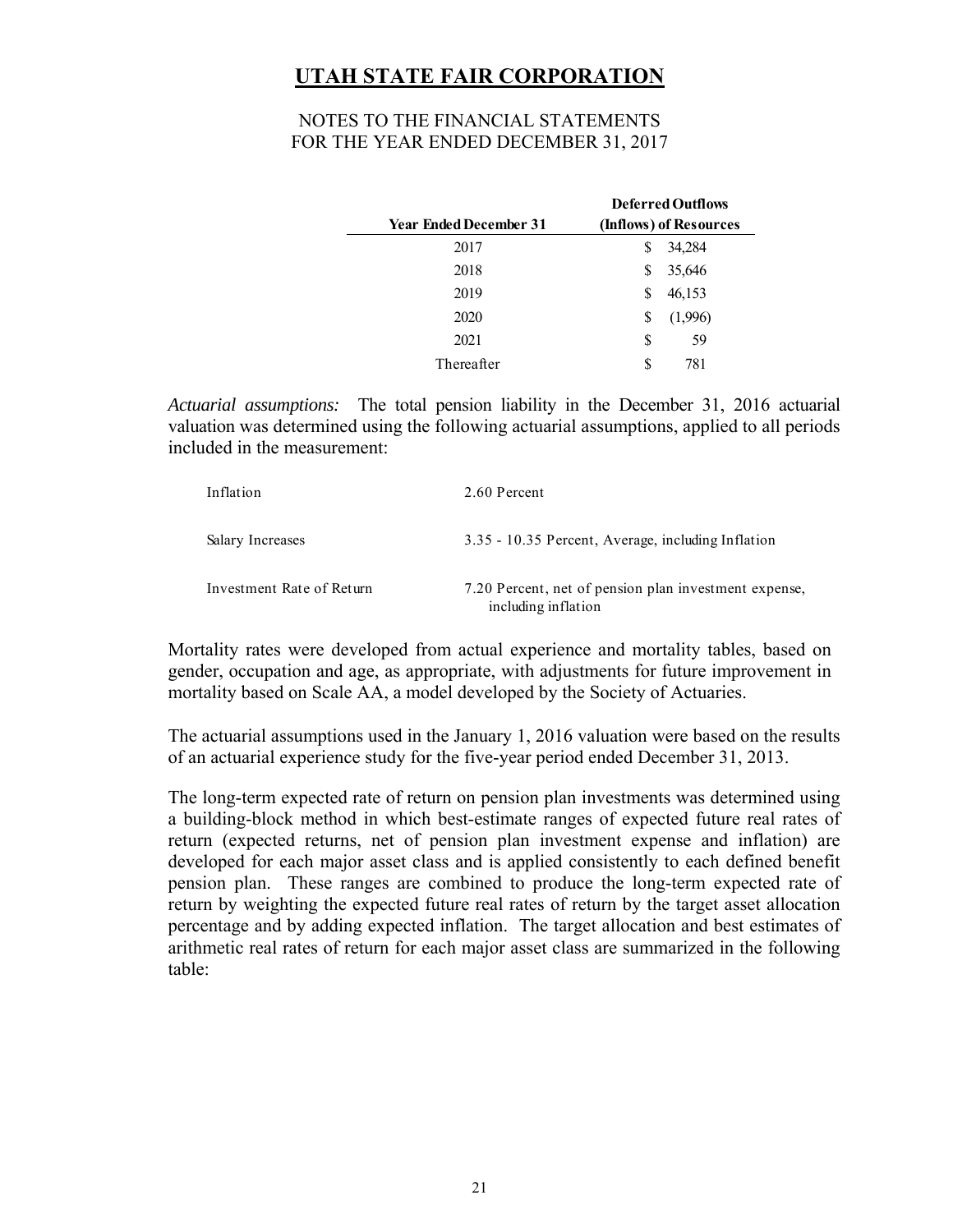## NOTES TO THE FINANCIAL STATEMENTS FOR THE YEAR ENDED DECEMBER 31, 2017

|                          | <b>Expected Return Arithmetic Basis</b>     |                                               |                                                                             |  |
|--------------------------|---------------------------------------------|-----------------------------------------------|-----------------------------------------------------------------------------|--|
| <b>Asset Class</b>       | <b>Target Asset</b><br><b>Allocation</b>    | <b>Real Return</b><br><b>Arithmetic Basis</b> | <b>Long-Term Expected</b><br><b>Portfolio Real</b><br><b>Rate of Return</b> |  |
| <b>Equity Securities</b> | 40%                                         | 7.06%                                         | 2.82%                                                                       |  |
| Debt Securities          | 20%                                         | 0.80%                                         | 0.16%                                                                       |  |
| Real Assets              | 13%                                         | 5.10%                                         | $0.66\%$                                                                    |  |
| Private Equity           | $9\%$                                       | 11.30%                                        | $1.02\%$                                                                    |  |
| Absolute Return          | 18%                                         | 3.15%                                         | $0.57\%$                                                                    |  |
| Cash & Cash Equivalents  | $0\%$                                       | $0.00\%$                                      | $0.00\%$                                                                    |  |
| <b>Totals</b>            | $100\%$                                     |                                               | 5.23%                                                                       |  |
|                          | Inflation                                   |                                               | $2.60\%$                                                                    |  |
|                          | 7.83%<br>Expected Arithmetic Nominal Return |                                               |                                                                             |  |

The 7.2% assumed investment rate of return is comprised of an inflation rate of 2.60%, a real return of 4.60% that is net of investment expense.

*Discount rate:* The discount rate used to measure the total pension liability was 7.2%. The projection of cash flows used to determine the discount rate assumes that employee contributions will be made at the current contribution rate and that contributions from all participating employers will be made at contractually required rates that are actuarially determined and certified by the URS Board. Based on those assumptions, the pension plan's fiduciary net position was projected to be available to make all projected future benefit payments of current active and inactive employees. The long-term expected rate of return on pension plan investments was applied to all periods of projected benefit payments to determine the total pension liability. Detailed information about the pension plan's fiduciary net position is available in the separately issued URS financial report. The discount rate does not use the Municipal Bond Index Rate. The discount rate was reduced to 7.2 percent from 7.5 percent from the prior year.

*Sensitivity of the proportionate share of the net pension asset and liability to changes in the discount rate:* The following presents the proportionate share of the net pension liability calculated using the discount rate of 7.2%, as well as what the proportionate share would be if calculated using a discount rate that is one percentage point lower (6.2 percent) or one percentage point higher (8.2 percent) than the current rate:

#### **Proportionate Share of Net Pension (Asset)/Liability**

|                                                          | 1% Decrease<br>$(6.2\%)$ | <b>Discount Rate</b><br>$(7.2\%$ | 1% Increase<br>$(8.2\%)$ |
|----------------------------------------------------------|--------------------------|----------------------------------|--------------------------|
| Noncontributory System<br>Tier 2 Public Employees System | 956,160<br>21,857        | 521,489<br>S.<br>3.211           | 157,193<br>S.            |
|                                                          | 978,017                  | 524,700                          | (10, 974)<br>146,219     |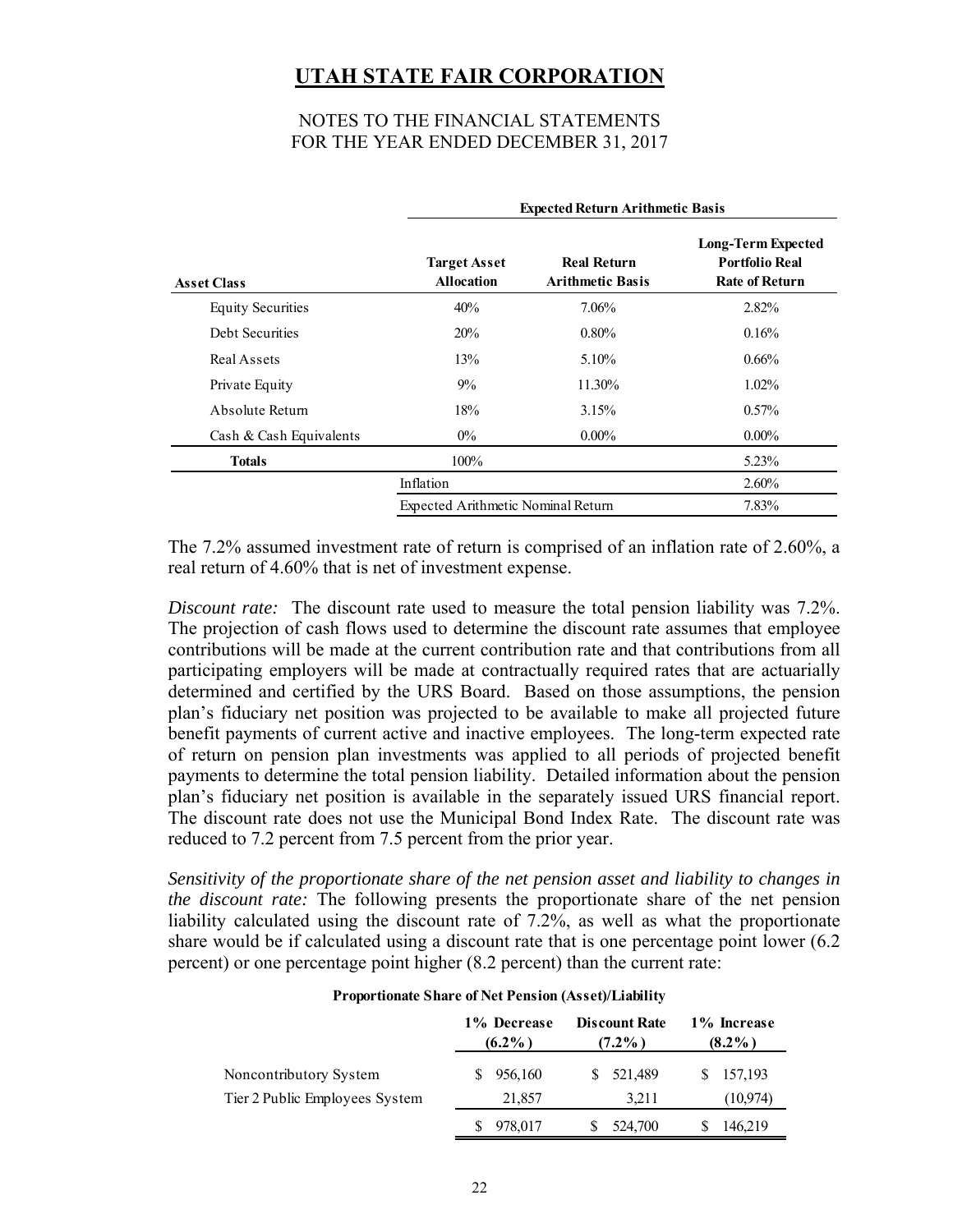## NOTES TO THE FINANCIAL STATEMENTS FOR THE YEAR ENDED DECEMBER 31, 2017

#### Defined Contribution Savings Plans

Retirement plan employees are also eligible to participate in deferred compensation 401(k) and 457 defined contribution plans. These plans are available as supplemental plans to the basic retirement benefits of the Systems and as a primary retirement plan for some Tier 2 Public Employees System participants. Under certain IRS and plan restrictions, employees can make additional contributions. Eligible employees may also contribute to Roth IRA plans offered by Utah Retirement Systems as supplemental retirement plans.

For employees participating in defined benefit plans, the Corporation is also required to contribute 1.5-1.78 percent of the employee's salary into a  $401(k)/457$  plan. For employees who choose to participate in the Tier 2 defined contribution plan, the Corporation is required to contribute 20.02 percent of the employee's salary, of which 10 percent is paid into a  $401(k)/457$  plan while the remainder is contributed to the Tier 1 Public Employee Systems, as required by law. Employee and Employer contributions to the  $401(k)/457$ plans for the fiscal year ended December 31, 2017 were as follows:

| $401(k)$ Plan                 |             |
|-------------------------------|-------------|
| <b>Employer Contributions</b> | \$29,359    |
| <b>Employee Contributions</b> | \$23,340    |
| 457 Plan                      |             |
| <b>Employer Contributions</b> | S           |
| <b>Employee Contributions</b> | \$<br>2,274 |
| Roth IRA Plan                 |             |
| <b>Employer Contributions</b> | N/A         |
| <b>Employee Contributions</b> |             |

## **NOTE 9: RISK MANAGEMENT AND INSURANCE**

The Corporation is at risk for loss from general liability, property damage, and worker injury. The risk for general liability and property damage is handled by paying insurance premiums to the State of Utah Risk Management Fund. The risk for worker injury is handled by paying insurance premiums to the Workers Compensation Fund of Utah (WCF).

The right of the Corporation is to have legitimate claims paid by Risk Management and WCF. The responsibility of the Corporation is to conduct operations in a prudent and safe manner and make timely premium payments. The right of Risk Management and WCF is to have the Corporation pay its premiums and conduct operations in a prudent and safe manner. The responsibility of Risk Management and WCF is to pay legitimate claims promptly.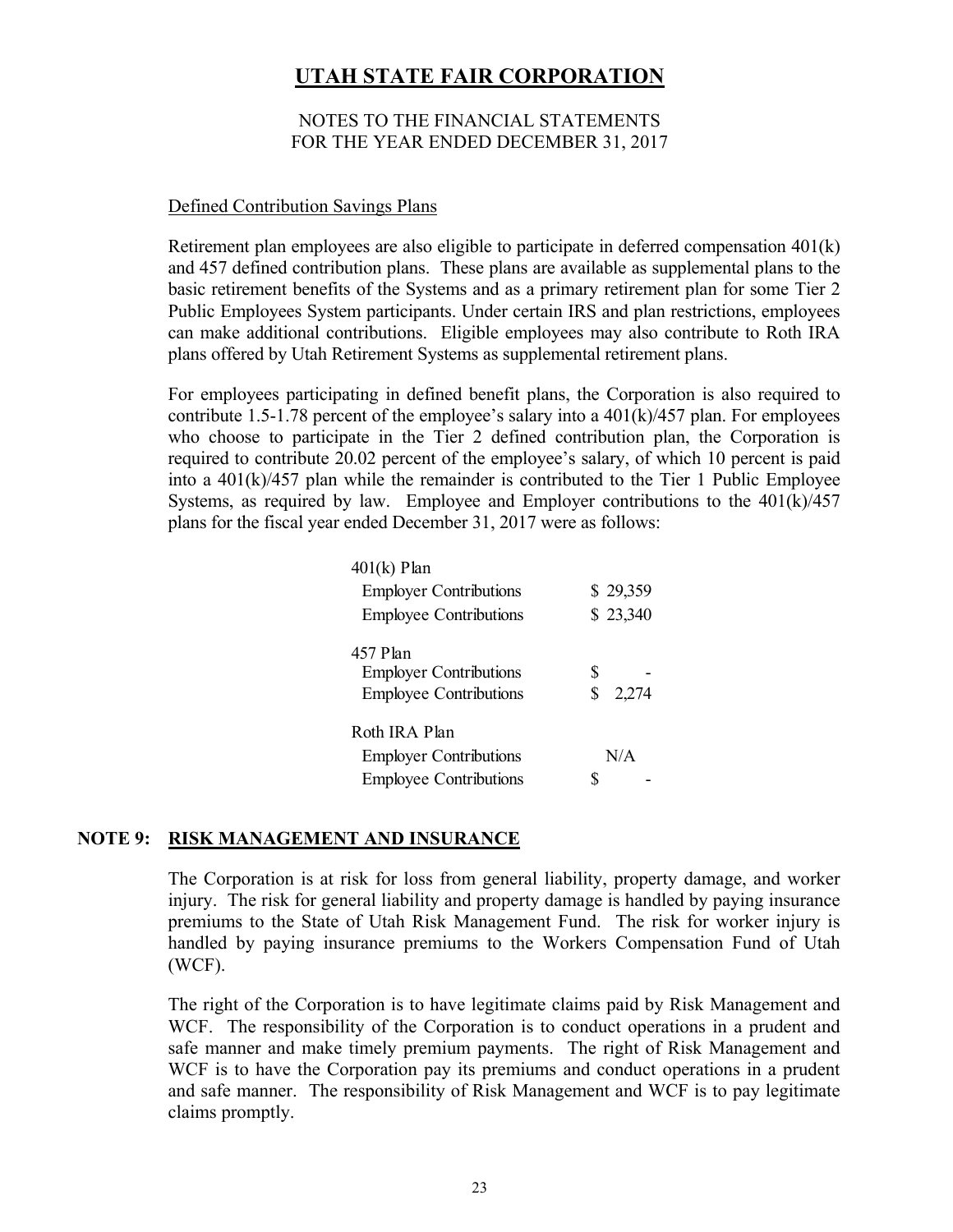## NOTES TO THE FINANCIAL STATEMENTS FOR THE YEAR ENDED DECEMBER 31, 2017

## **NOTE 10: LITIGATION**

The Corporation is involved in legal action arising from the ordinary course of business. The Corporation is vigorously contesting all of these matters, but as of now it is not possible to determine the outcome of these proceedings. In the opinion of legal counsel and management, the ultimate disposition of these matters will not have a material adverse effect on the Corporation's financial position. The final settlement amount, if any, will be paid by the State of Utah's Department of Risk Management, the Corporation's liability insurance policy holder.

## **NOTE 11: RELATED PARTY TRANSACTIONS**

The State of Utah's Drivers License Division currently pays the Corporation \$9,000 every month to use office space located on Fairpark property.

## **NOTE 12: SUBSEQUENT EVENTS**

During the 2018 Legislative General Session, the Corporation requested an appropriation of \$1,005,000 in addition to the \$675,000 appropriated for operating purposes. The additional appropriation is a one-time appropriation for furniture, fixtures, and equipment expenses needed to complete the new rodeo arena.

As of March 1, 2018, the Corporation applied for a renewal of its line of credit (LOC) at Zions Bank. The amount of the LOC is for a limit not to exceed \$500,000. The purpose for the LOC will be to assist the Corporation in maintaining seasonal operations until the annual state fair in September 2018.

On January 1, 2017, Utah Retirement Systems conducted an actuarial experience study to review performance over the preceding five years. As a result, several actuarial assumptions were changed relating to inflation, cost-of-living, mortality, retirement, termination, and payroll growth rates, and the actuarial return assumption was reduced to 6.95%. The changes were approved by the URS Board and will be recognized in the Corporation's pension disclosures for the year ending December 31, 2018.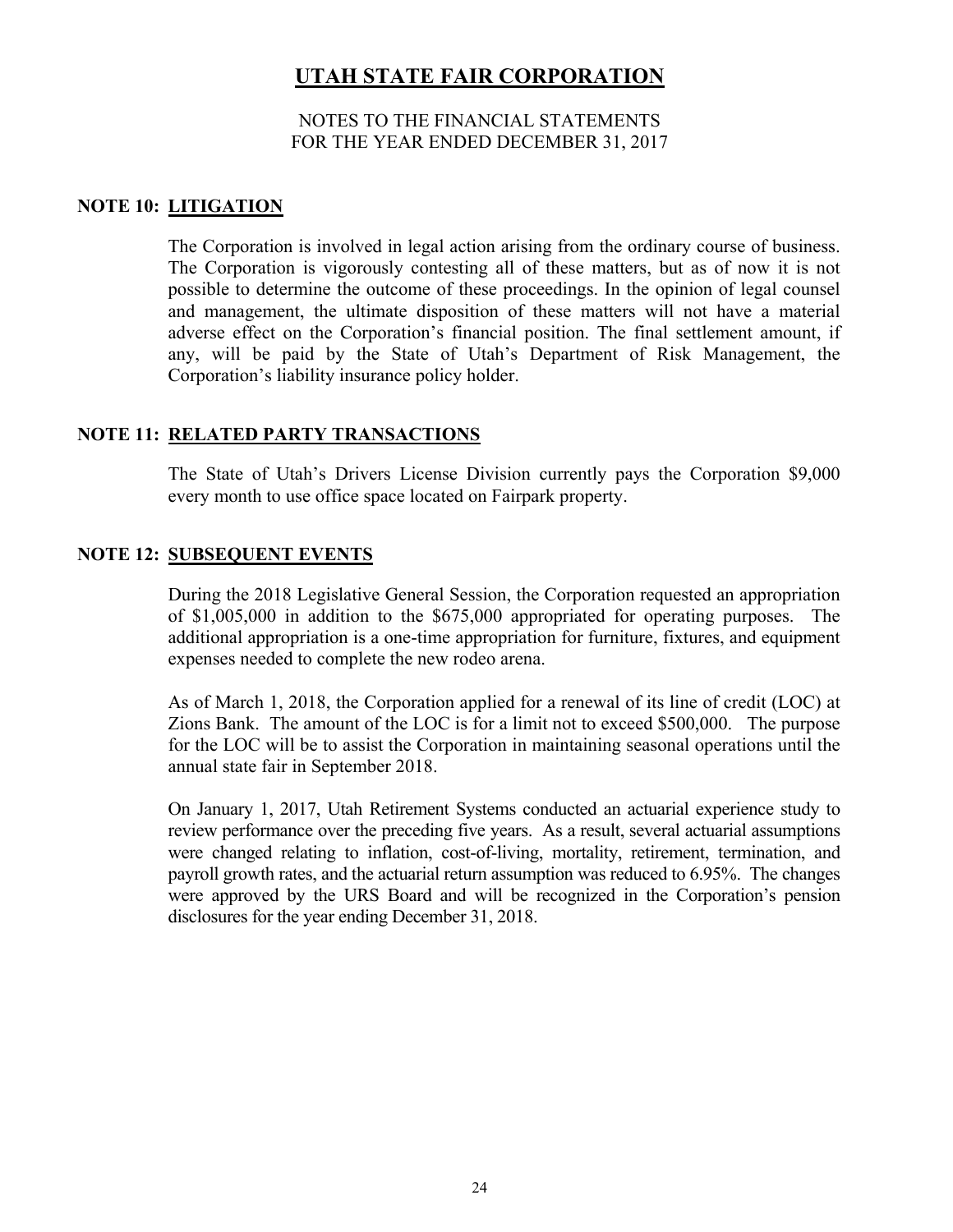## REQUIRED SUPPLEMENTARY INFORMATION FOR THE YEAR ENDED DECEMBER 31, 2017

*Schedule of Utah State Fair Corporation's Proportionate Share of the Net Pension Liability Noncontributory & Tier 2 Public Employees Systems of the Utah Retirement Systems* 

|                                                                                            |                | December 31,   |                |  |
|--------------------------------------------------------------------------------------------|----------------|----------------|----------------|--|
| <b>Noncontributory System</b>                                                              | 2015<br>2016   |                | 2014           |  |
| Proportion of Net Pension Liability (Asset)                                                | 0.0160908%     | 0.0147030%     |                |  |
| Proportionate Share of Net Pension Liability (Asset)                                       | 521,489<br>S.  | \$<br>461,863  | 376,339<br>S   |  |
| Covered Payroll                                                                            | 342,699        | \$<br>296,440  | 296,134<br>S   |  |
| Proportionate Share of Net Pension Liability (Asset)<br>as a Percentage of Covered Payroll | 152.17%        | 155.80%        | 127.10%        |  |
| Plan Fiduciary Net Position as a Percentage of Total<br>Pension Liability                  | 84.90%         | 84.50%         | 87.20%         |  |
|                                                                                            | December 31,   |                |                |  |
|                                                                                            |                |                |                |  |
| <b>Tier 2 Public Employees System</b>                                                      | 2016           | 2015           | 2014           |  |
| Proportion of Net Pension Liability (Asset)                                                | 0.0287866%     | $0.0426401\%$  | 0.0651448%     |  |
| Proportionate Share of Net Pension Liability (Asset)                                       | \$<br>3,211    | \$<br>(93)     | S<br>(1,974)   |  |
| Covered Payroll                                                                            | \$.<br>236,071 | \$.<br>275,304 | 319,817<br>\$. |  |
| Proportionate Share of Net Pension Liability (Asset)<br>as a Percentage of Covered Payroll | 1.36%          | $0.03\%$       | $0.60\%$       |  |

The Utah State Fair Corporation implemented GASB Statement No. 68 in 2015. Information on the Corporation's portion of the plans' net pension liabilities (assets) is not available for periods prior to 2014.